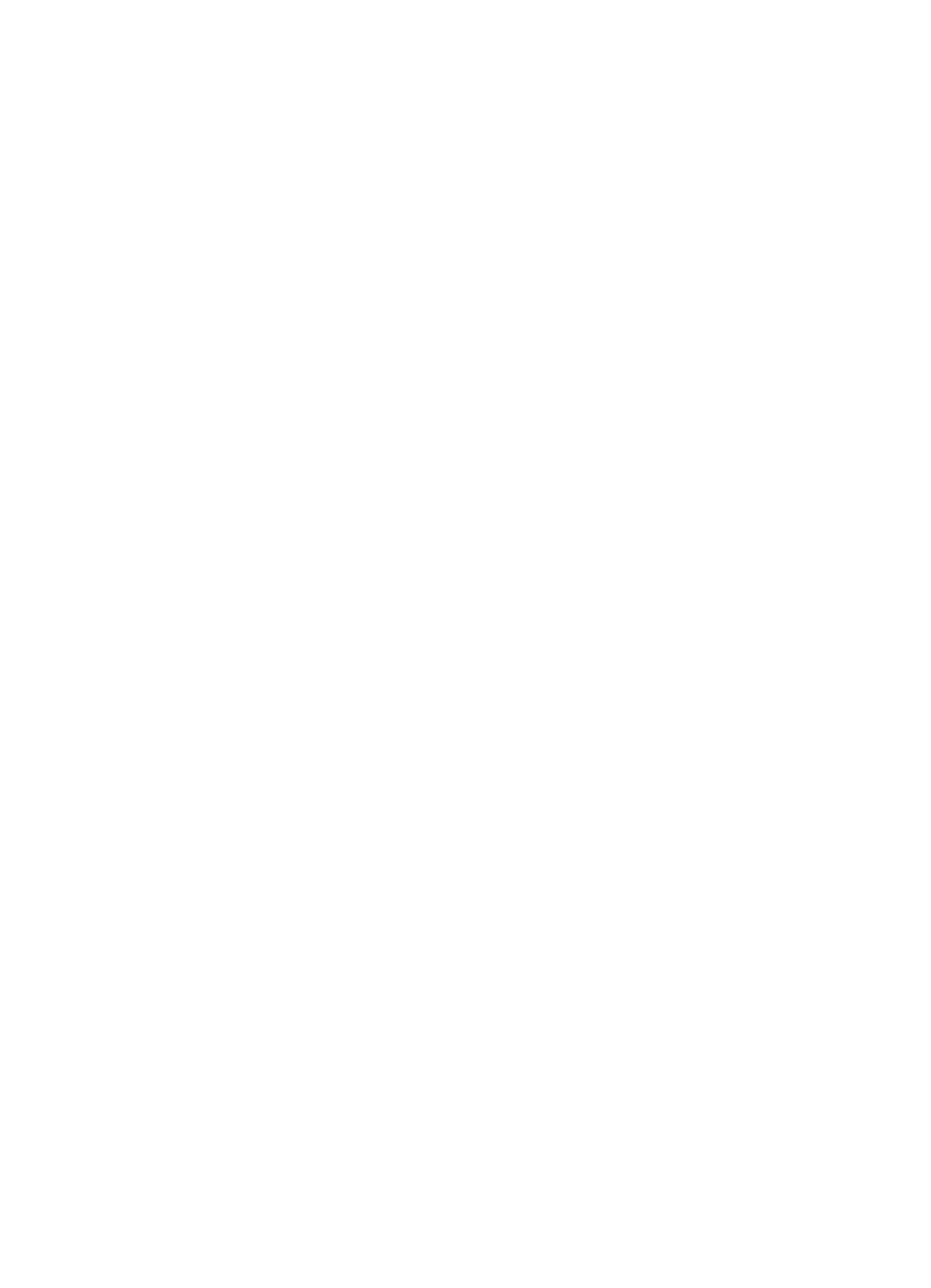# $1$  Main Findings – The Swiss Media under the Spell of the Coronavirus Crisis

Mark Eisenegger

#### **Summary**

The world, Switzerland and the Swiss media are under the spell of the coronavirus crisis. The effects of the pandemic can be seen in all the dimensions examined in this Yearbook. On the one hand, they show several positive findings for journalism. There is more interest in and more use of professional journalism, at times even among young people who otherwise generally have less affinity with news. There is also a relatively high level of media quality. On the other hand, however, the precarious financial situation of journalism in Switzerland is clearly evident. The transformation of the Swiss media and the overall public sphere described in last year's Yearbook (fög, 2019) as a consequence of tech companies' rise has been further accentuated in the coronavirus crisis. In the current "corona year", *Google* has recorded a slight decline in sales for the first time, and *Facebook* has also grown at a slower pace. However, in view of the global recession, the tech platforms have clearly "outperformed" (Maron, 2020). This stands in contrast with the field of journalism, where many firms have seen a marked decline in advertising revenues and have had to introduce the scheme of short-time work and request state support. All the major Swiss media companies have announced or have already implemented further cost-cutting measures and budget reductions. The operations of some news media, such as *Micro*, *CNN Money Switzerland* and *Le Régional*, have had to be discontinued, and other news media have merged sections or intend to focus more on automation in the future. The models of the platform companies are thus increasingly becoming the yardstick for the future viability of news media organisations. The number of users of news media did go up, the access to news content increased and more digital subscriptions were sold. However, during the coronavirus crisis, the digital growth generated by paying users has not been able to compensate for the slump in advertising revenues. The global tech platforms from Silicon Valley have thus further consolidated their market power and dominant position overall during the crisis while the system-relevant, professional news media have worked well in terms of media quality but have lost further structural ground.

In the current situation, this year's edition of the Yearbook focuses on the coronavirus crisis but does not stop there. Of the six in-depth studies, three related directly to the coronavirus issue. While the first study took stock of the quality of Swiss media coverage during the coronavirus crisis, the second study dealt with the communication dynamics on the pandemic in social media (i.e. in the *Twitter* sphere). The third study examined what media and information usage behaviour looks like in an exceptional situation such as the current coronavirus crisis.

The three other analyses dealt with more long-term topics. One traditional focus of the Yearbook has been the so-called repertoire research. This approach provides information about the different news media typically used by people. In a qualitative way, we took an in-depth look at the group of young adults. More precisely, in this fourth study, we examined young adults' media environments especially during the coronavirus pandemic, and showed how these users can be won over for journalism. The fifth study showed how people's media diets affect their perception of issues. Finally, in the sixth study, we looked at the development and quality of science reporting. This issue is particularly relevant in the context of the coronavirus pandemic as the crisis has clearly demonstrated the importance of science journalism.

Here, we summarise the main findings of the six studies as well as the Yearbook's findings on the development of media quality, media use, the attitudes of the Swiss population towards journalism and tech platforms, the perception of the problem of disinformation, the financial situation of the Swiss news media, and media concentration. This summary concludes with action recommendations.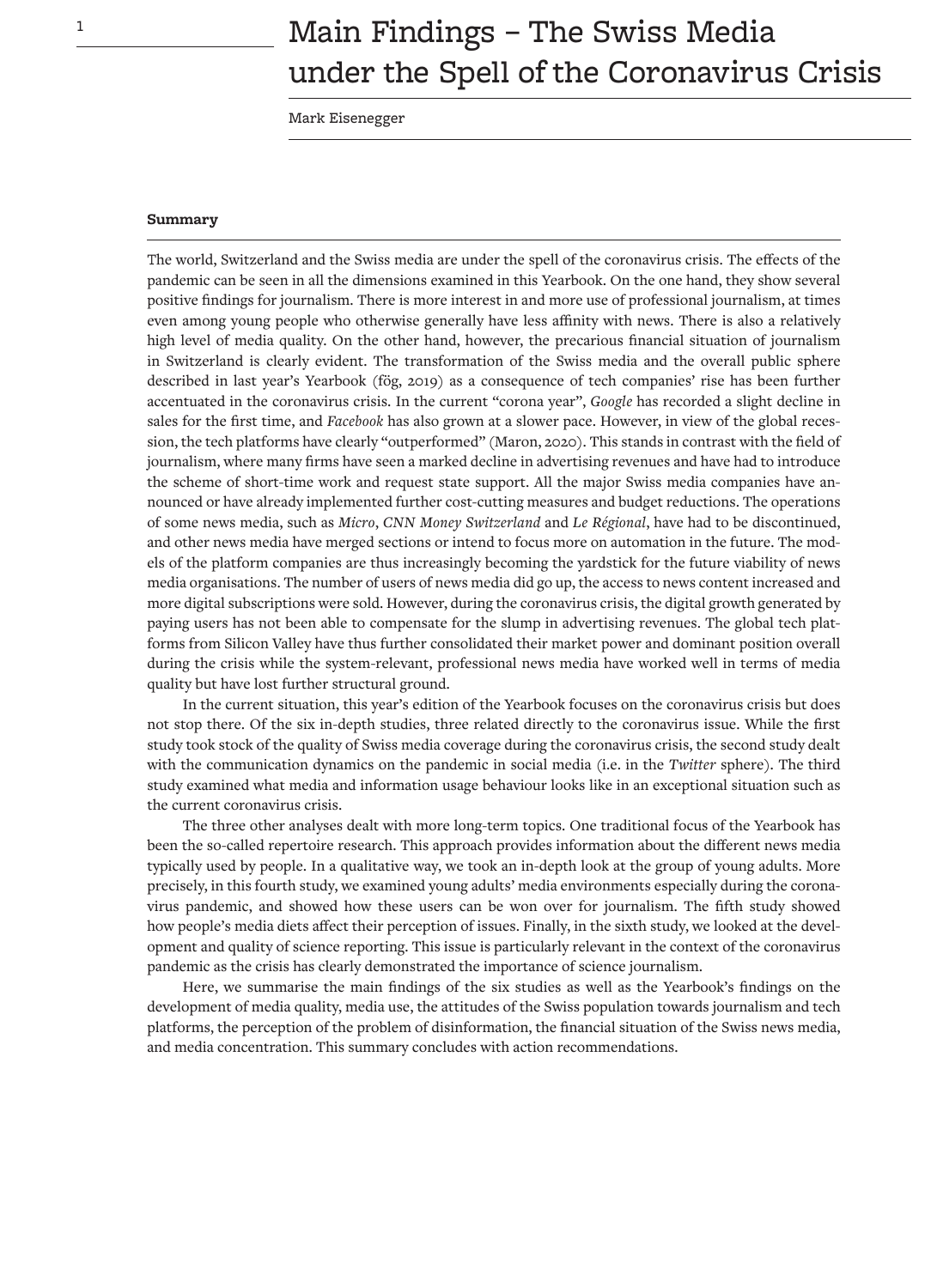# **1 Studies on the coronavirus pandemic**

# 1.1 Quality of media coverage about coronavirus: good but with shortcomings

News media have a decisive influence on the construction of social crises. They influence how threatening a situation appears, how great the political pressure to act is or to what extent the population is prepared to follow certain measures. Because of this, we set out to examine the actual quality of media coverage in the current coronavirus crisis. Our study based on quantitative manual content analyses for the period up to the end of April 2020 (and with an automated content analysis up to June 2020) revealed that the performance of the Swiss news media during the pandemic has been relatively good (Eisenegger et al., 2020), particularly considering the difficult working conditions and the loss of income for journalism firms. The first positive aspect is that the media coverage was relevant: the Swiss news media did not focus on individual cases but tended to focus on the consequences for the society as a whole. Second, there was a diversity of topics: the Swiss news media examined the pandemic from different thematic perspectives. In addition to the medical aspects, they also discussed the political and economic implications of the crisis. Third, the media cannot be accused of sounding alarm bells too loud and of overly dramatising: even in tabloids and tabloid-like commuter media, the media coverage was mostly factual. There was no panic mongering.

However, our study also showed clear shortcomings. The coronavirus issue has dominated journalistic reporting like no other event (see Figure [1](#page-4-0)). Up to 70% of the media reports made reference to the virus, be it as the main focus or in passing. As a result, other important issues were pushed down the agenda in the first half of 2020. The issue of climate change, which had shaped the 2019 election year, lost much attention within the time span that we analysed. While the media coverage about the coronavirus issue was quite diverse in terms of thematic perspectives, the diversity beyond the said issue suffered considerably. We also have to criticise the news media's handling of the numbers and statistics. Although certain news media did a good job in this

respect, overall, the statistics and figures were not sufficiently put into context and were not handled with sufficient critical distance. Several media often used "naked figures and statistics" without further explanation or contextualisation.

Various critics have accused the Swiss news media of being too benevolent towards the authorities and governments, which were given special powers during the crisis. Our study did not confirm this. On the whole, the news media we analysed kept a critical distance from the authorities. However, our study revealed the news media's noticeably less critical attitude in the sensitive phase shortly before the lockdown in mid-March. Leading up to the lockdown, there was no critical examination of such relatively drastic measure, for example by comparing it with countries such as Italy, where a lockdown had been imposed much earlier. In this regard, the news media helped pave the way for and legitimise the lockdown in Switzerland.

In addition, the journalists' contextualisation during the crisis was generally insufficient. The news media largely confined themselves to commenting on the events. Thorough investigations and in-depth analyses of the causes and consequences of the crisis and the measures taken remained marginal. Strikingly, there was also a great dependence on external sources (i.e. expert opinions). More than 80% of the news items made a prominent reference to an expert. This shows that journalism has lost much of its power to contextualise events with the remaining resources it currently has. The reduction of science journalism, which was even continued in some news departments while the coronavirus crisis went on, is taking its toll. Finally, we also have to criticise the diversity of scientific experts included in the coronavirus media coverage. The vast majority of scientific experts quoted in the news reports came from the medical field of virology, epidemiology or immunology. Experts from other disciplines, such as economics, law or social sciences, did not receive much attention. This is remarkable because the coronavirus crisis has had consequences far beyond the medical aspects, and not only since the lockdown. We also noticed that the scientific experts differed greatly depending on the language region. This shows that there has been little discourse across Switzerland's language regions (see Figure [2\)](#page-5-0).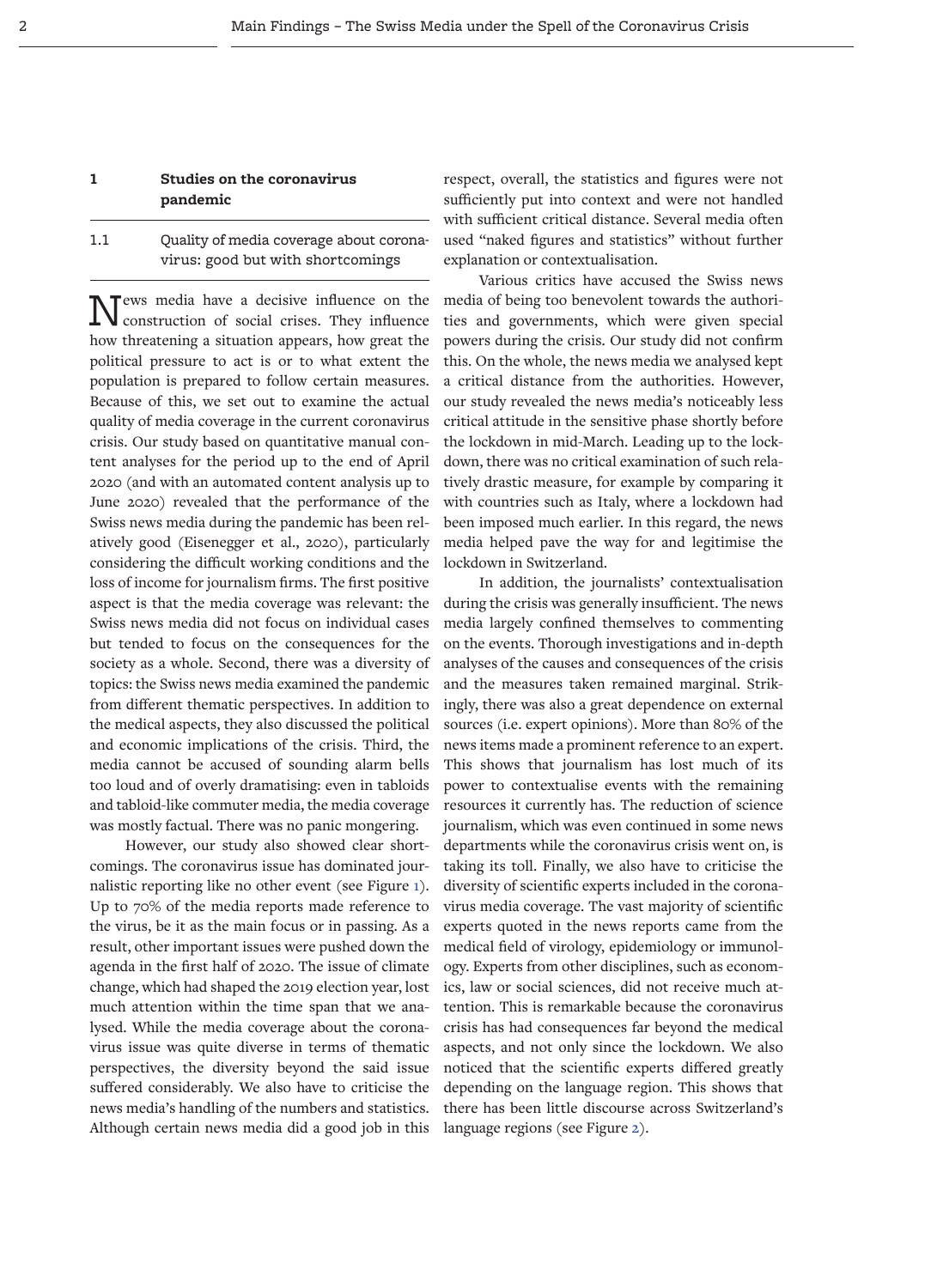

<span id="page-4-0"></span>The chart shows the share of news items with at least one reference to coronavirus or the coronavirus  $(n = 100,612)$  in the total coverage of the media examined (n = 308,616) by language region (media sample for automated content analysis). As a reference value, the share of reporting with reference to the climate change debate was used (n = 14,334). Phases refer to periods used to interpret findings from the manual content analysis. *Reading example:* In the Svizzera italiana, the share of news items with reference to coronavirus was highest on April 21, 2020, at 75%.

Apart from commonalities, there were also noticeable differences, such as that the quality of the coronavirus pandemic media coverage differed by media type. Subscription newspapers and public radio stood out positively, with a particularly high diversity of topics, greater relevance and more background reporting. In our study, we did not find any support for the oft-heard claim that public broadcasting was too close to the state. On the contrary, public broadcasting as well as the Sunday and weekly papers showed the greatest critical distance from state actors. Tabloid and commuter media also worked well, at least in some quality dimensions. These media types also tried to retain their objectivity, and our study did not find much alarmism and panic mongering in them. Finally, the news media from the different language regions in Switzerland

showed interesting patterns. Compared to the German-speaking regions of Switzerland, the news outlets from the French-speaking regions showed less critical distance from the authorities.

# 1.2 Established actors shape the debate on the coronavirus pandemic in social media

The coronavirus pandemic also shaped what was going on in the social media in Switzerland. This was confirmed by our study on the communication dynamics in the Swiss Twitter sphere, which was based on 1.7 million tweets from January 1 to April 30, 2020 (Rauchfleisch et al., 2020). Of the active Swiss *Twitter* users, almost 60% participated to a greater or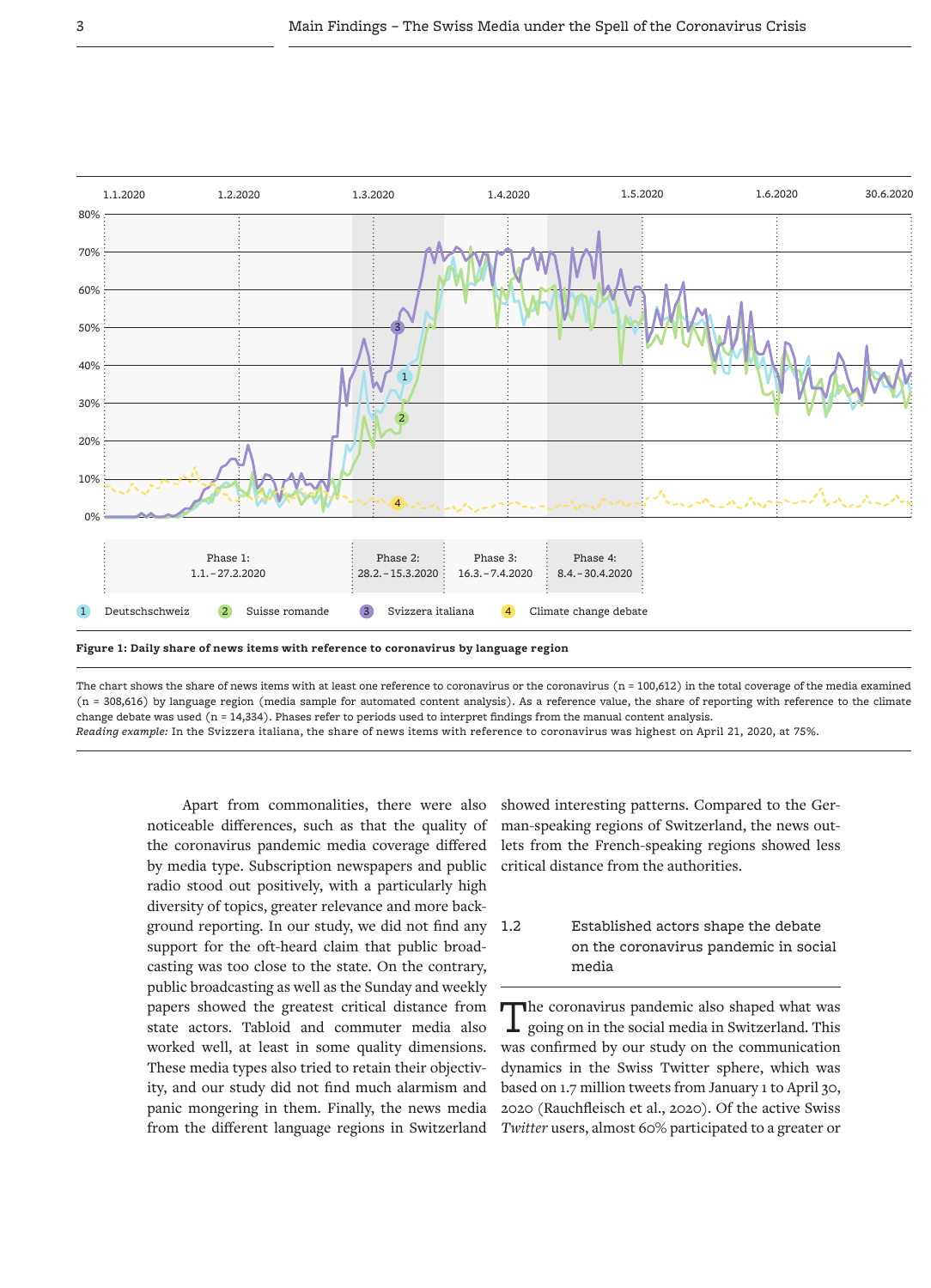

#### <span id="page-5-0"></span>**Figure 2: Media attention to scientists on the coronavirus pandemic**

The graph illustrates the media attention to scientists in individual news outlets in phases 1 to 4 (excluding radio and TV broadcasts). The size of the bubble shows how often a person was discussed in media coverage overall (number of news items). The positions of the scientist and the news outlet in the graph show the relative importance of the scientist in the media coverage of the respective news outlets. The closer the position of the scientist to that of the news outlet, the more exclusively he or she found attention in a news outlet. The further away an observation is from the origin of the coordinate system, the more it differs from the average. The X-axis is determined by the language region; the Y-axis by media type. The values were determined through correspondence analysis.

*Reading example:* Beda Stadler received attention comparatively often in *Weltwoche*. In comparison to other scientists, he found relatively high attention.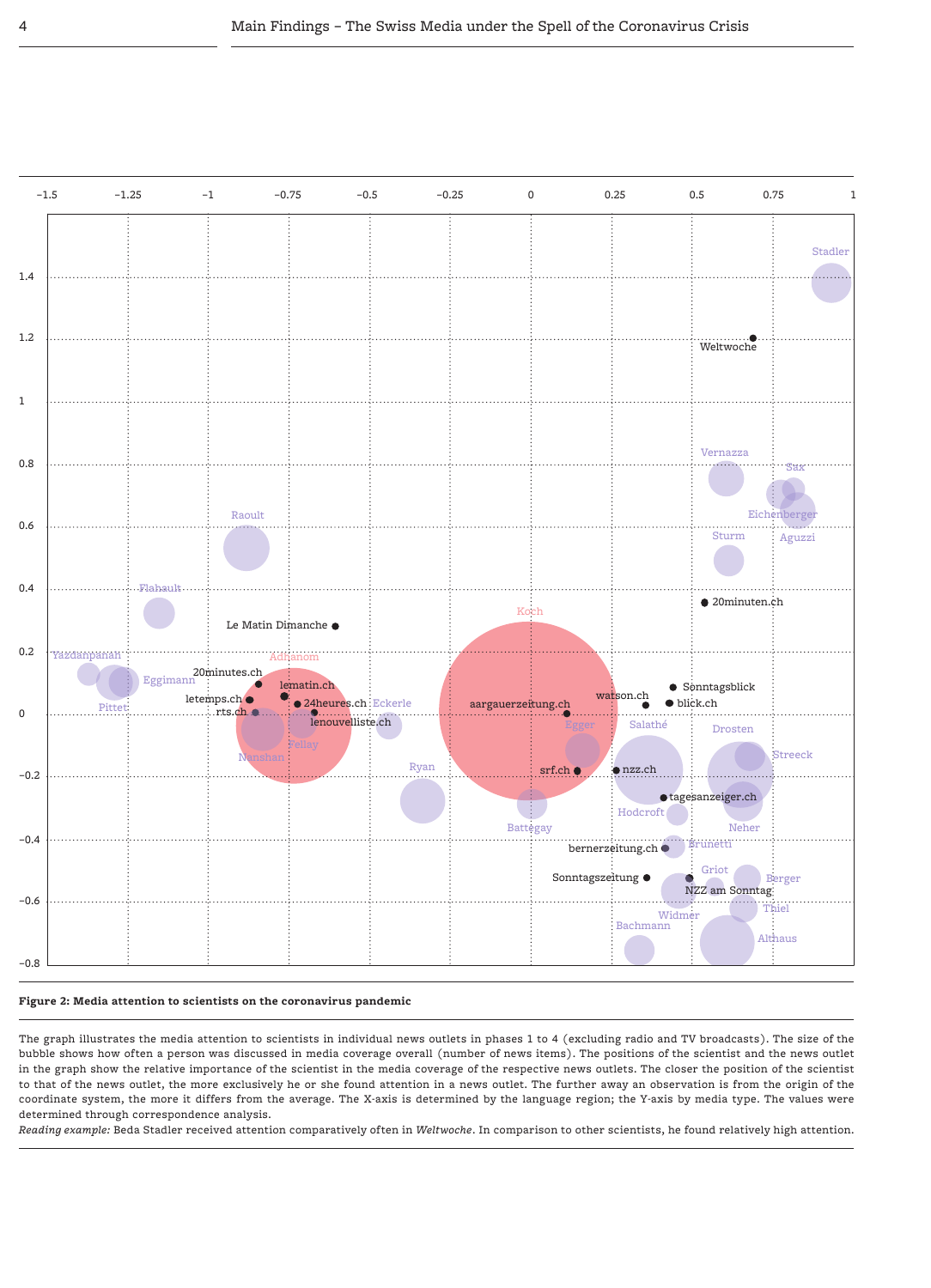lesser extent in the public discourse on the coronavirus issue; that is, they expressed their own views on the issue or reacted to contents thereon. In a study of last year's Yearbook, we had found that the traditional hierarchy of opinion leaders is partly turned upside down on *Twitter* (Vogler et al., 2019). As a rule, civil society actors and private individuals as well as political interest groups now shape the agenda in the *Twitter* sphere more than journalism does. However, this finding was not confirmed during the coronavirus crisis. The traditional opinion leaders (i.e. professional journalists and authorities), such as the Federal Office of Public Health (FOPH) or the Federal Council, have had the greatest influence on the *Twitter* discourse during the crisis. In these times of great uncertainty and increased need for information, the traditional news media and established (political) players are regaining ground in social media (see Figure 3-5).

In the discourse on coronavirus, disinformation did not play a prominent role among the Swiss *Twitter* users. This became clear through a deep dive of *Twitter* discourses with disinformation potential, such as the discussion about the 5G antennae, which allegedly contribute to the spread of coronavirus, or about coronavirus as a biological weapon that was developed in a laboratory in Wuhan. Our analysis showed that the Swiss *Twitter* community is reluctant to engage with such disinformation and hardly disseminates it at all.

For a more valid assessment of the problem of disinformation, however, further studies are necessary. There are indications that messenger services such as *WhatsApp* are playing a serious role in the spread of disinformation (Eisenegger, 2019; Reuters Institute, 2019). One reason for this is that such messenger services support private communication, which is not accessible to critical observers from outside.

1.3 Public authorities and public broadcasting: the most important sources of information during the coronavirus crisis

Traditional journalism worked well during the coronavirus crisis. This was also suggested by the study on media usage behaviour during the crisis (Friemel et al., 2020). The survey respondents from the German-speaking region of Switzerland rated the importance of the federal government's information channels as the most important, followed by the news programs of public broadcasters and news outlets of the private media companies in Switzerland. Social media platforms such as *Facebook*, *Instagram* and *Twitter* are clearly considered less important by the Swiss respondents. This confirms the finding that in times of crisis, traditional sources of information are in greater demand. Similar to the findings on the quality of media coverage, people also noted shortcomings with regard to how the media handled the coronavirus issue. A large majority of the Swiss population already felt at the beginning of the lockdown that the pandemic had been discussed too much (see Figure [6\)](#page-8-0). An "overload" is perceived when an issue receives up to 70% of the media coverage, which has been true of the coronavirus issue on some days. As for the tone of the coronavirus media coverage, it was judged by a majority of the interviewees as adequate. The people's judgement of social media was more critical, though: half of the respondents said that social media dramatised the issue, but 14% were of the opinion that social media played down the situation. This confirms the finding that the discourse on the social media platforms is generally more emotional and polarising compared to that in the traditional news media (Papacharissi, 2016).

#### **2 Further Studies**

#### <span id="page-6-0"></span>2.1 Young adults are not lost to journalism

 $\overline{\text{W}}$  ithin the period from 2009 to 2020, the group  **of the so-called news deprived grew from 21%** to 37% (see Figure [10](#page-14-0)). At 54.6%, their share is particularly high in the age group of young adults. News-deprived users are those people who use news media clearly below average (compared to all other user groups) and who are thus at a higher risk of being undersupplied with news. Hence, we were particularly interested in that group and conducted a qualitative study to better examine the media and information usage behaviour of 19 Swiss people between 20 and 25 years of age (Schwaiger et al., 2020).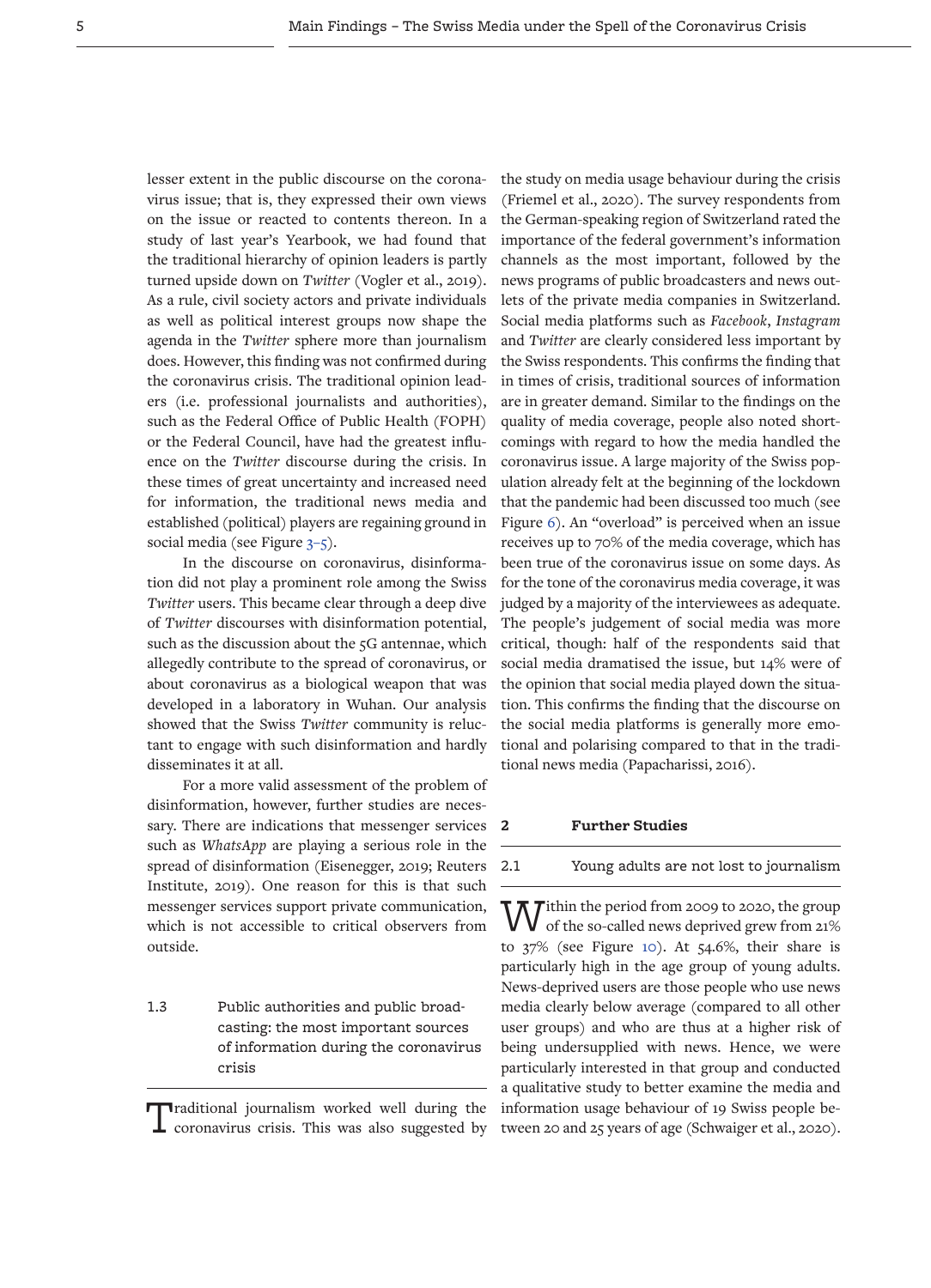





#### <span id="page-7-0"></span>**Figure 3–5: Retweet news repertoires in each language region**

The figures show the retweet news repertoires for the mainstream communities of the language regions. For each of the three groups, the 90 most retweeted news accounts were visualised over a network. The larger the labels, the more often an account was retweeted. The closer the accounts are, the more often they were retweeted by the same users.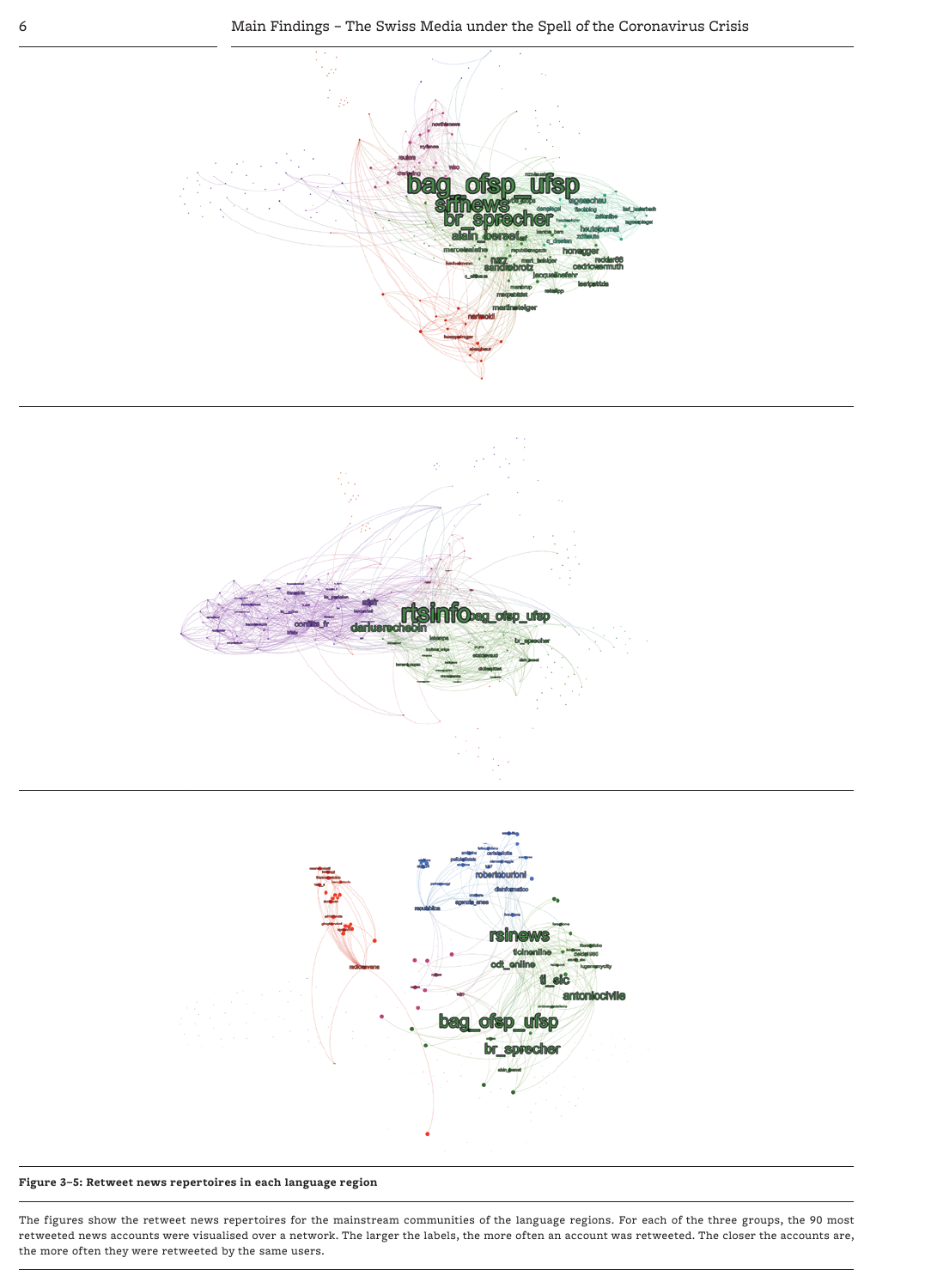|        |                             | 0% | 20                                        | 40 | 60 | 0% | 20          | 40    | 60    | 0% | 20                                     | 40    | 60    |  |
|--------|-----------------------------|----|-------------------------------------------|----|----|----|-------------|-------|-------|----|----------------------------------------|-------|-------|--|
|        | news media                  |    | :2.5%                                     |    |    |    |             | 41.7% |       |    |                                        | 55.8% |       |  |
| extent | interpersonal communication |    | $:3.8\%$                                  |    |    |    |             | 47.4% |       |    |                                        | 48.8% |       |  |
|        | social media                |    | $:7.2\%$                                  |    |    |    | 32.8%       |       |       |    |                                        |       | 60.0% |  |
|        | news media                  |    | :3.4%                                     |    |    |    |             | 52.0% |       |    |                                        | 44.5% |       |  |
| tone   | interpersonal communication |    | :10.2%                                    |    |    |    |             |       | 58.5% |    | 31.3%                                  |       |       |  |
|        | social media                |    | :13.5%                                    |    |    |    |             | 36.0% |       |    |                                        | 50.5% |       |  |
|        |                             |    | talked about too little /<br>trivialising |    |    |    | appropriate |       |       |    | talked about too much /<br>dramatising |       |       |  |

<span id="page-8-0"></span>**Figure 6: Evaluation of the thematisation (extent and tone) of the coronavirus crisis**

The figure shows the different proportions in percent for the evaluation of the volume and tone. The data are based on the respective valid responses (news media: n = 990; interpersonal communication: n = 937; social media: n = 430). For this evaluation, the answers based on the 7-point scale were summarised as follows: 1−3 ("talked about too little / trivialising"), 4 ("appropriate") and 5−7 ("talked about too much / dramatising"). *Reading example:* More than half of the interviewees think that the coronavirus crisis is being discussed too much in the news media (55.8%) and in social media (60.0%).

The aim of the study was to trace the causes of the specific media behaviour of young adults and to show how they could start to develop more interest in news.

According to the study results, the study participants actually have a precise idea of what *news* means, namely relevant information on current world events. As a rule, news reaches young adults by chance, via the social media platforms on their smartphones. Seeing news is thus an incidental byproduct of their social media use. For young people to actively engage with news, their own personal and social networks are crucial. Young users become aware of news almost exclusively when their friends or acquaintances share news items with them. The family also plays an important role in this context: face-to-face conversations at home about news are important in stimulating young users' interest in news as they want to be informed about the current issues.

Young people's interest in news is strongly influenced by personal factors: news is used mainly when it is shared within one's personal network, both online and offline, and such news can come from public figures (influencers) or from private individuals. This is the kind of news that young people can relate to in their personal lives. More generally, news becomes interesting to young adults if it is a

means of maintaining one's own identity and community. In this sense, the news that young adults use and share should fit their own identity and the community with which they identify. For young adults, news has value if it can attract attention in social media; that is, if it has the potential to increase their social network capital. If this is the case, the youngadults user group may well start actively searching for additional news. In this respect, young adults, especially those who can be classified as "news deprived", are by no means lost to journalism. Issues and communication events with mobilisation character (e.g., Fridays for Future or #MeToo), which have the potential to activate their own community, and personalised issues with identification potential, can quite strongly animate the examined group of young adults' news consumption. Young adults also show more interest in news if they feel that they will miss out on something in their own community or cannot be part of a conversation on issues if they do not engage with news.

A connection to news, however, does not mean a stable connection to traditional media for the group of young adults because the so-called emergent-media consumption is typical among them (fög, 2020). Many young adults no longer use specific media outlets in their entirety. Instead, in social media, they get a highly dynamic personal news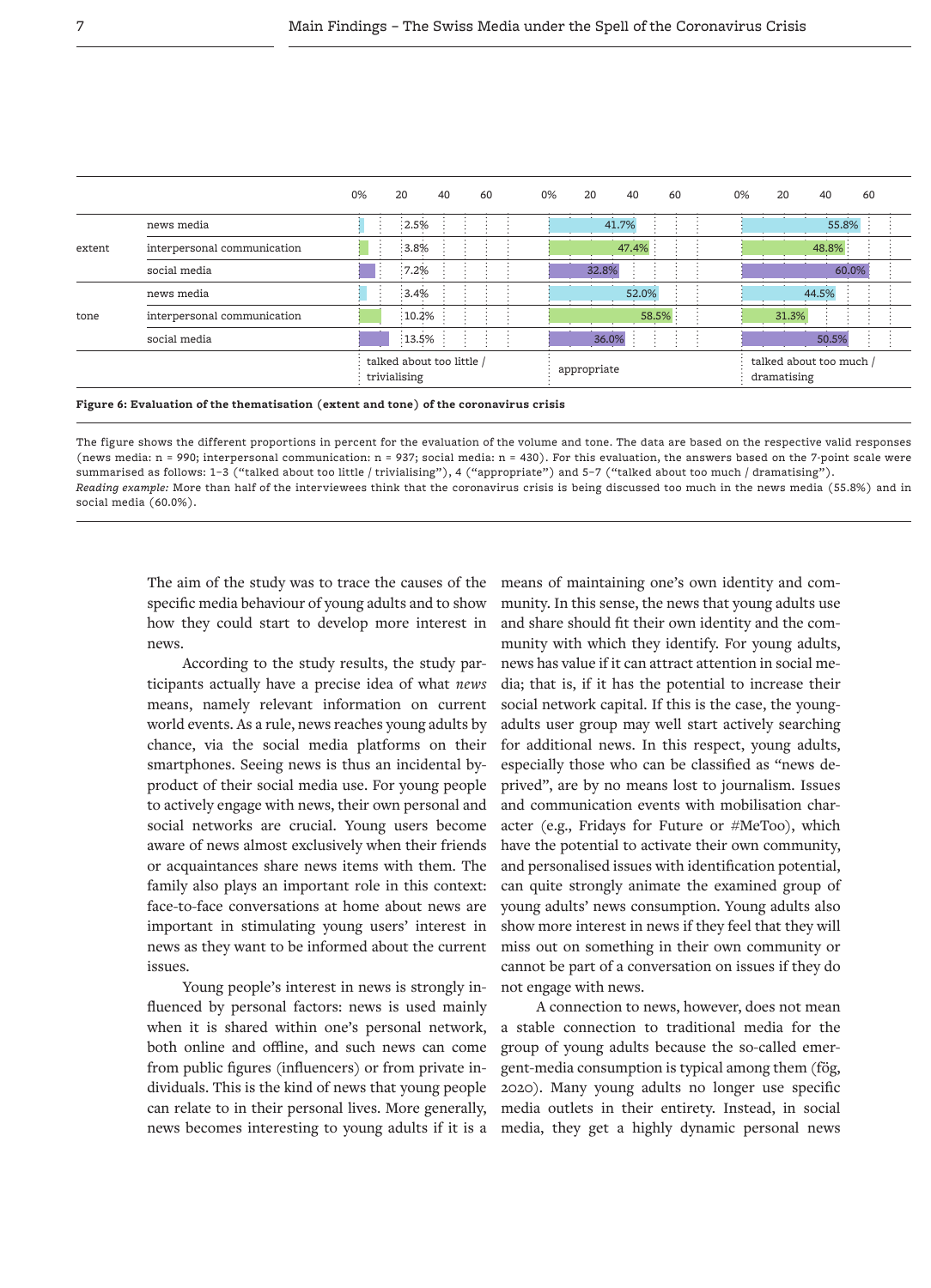

<span id="page-9-0"></span>The illustration shows the frequency of use of different media channels among the 20- to 25-year-old study participants. The closer a channel is to the centre of the circle, the more frequently it is used.

*Reading example:* The platforms *YouTube*, *Instagram*, *WhatsApp* and *Google* are especially frequently used by young adults.

> bundle from a wide variety of sources. When selecting from this news stream what articles to read in depth, young adults rely heavily on their individual interests and the characteristics of a news item, particularly the headlines and images. With this behaviour, the users in our study thus react to how news organisations package the news, for instance through "clickbaiting".

> Our study also confirmed that young adults express a low willingness to pay for news. They also strongly criticise paywalls. Having free access to relevant articles is considered a basic right by the

study participants. They would be willing to pay only if a platform offered media content from a wide variety of sources at a low flat rate. Thus, this user group is strongly oriented towards bundled services such as *Spotify*.

When studying young adults, we see that "messengerization" (Eisenegger, 2019, p. 12) is very important (see Figure [7\)](#page-9-0): news articles often reach young adults via messenger services such as *Whats-App*. In that user group, we therefore notice a shift in the social discourse away from public platforms and towards private platforms. However, the publicly available social media platforms *YouTube* and *Instagram* are still the most important channels for news consumption. They both rely on images, video and sound, which is important because in the eyes of the young adults the audiovisual packaging of news is a crucial element for news accessibility and for stimulating user interest. Although social media channels are much more frequently used than other channels, the traditional media channels (i.e. TV, radio and print) are clearly considered more credible. Users justify this assessment by pointing at news media's higher quality and better compliance with journalistic standards. This justification further underlines the fact that the examined user group of young adults does reflect the media behaviour and attitudes of young adults in general.

As the study was conducted in the midst of the coronavirus pandemic, our findings also relate to the specific nature of media usage behaviour during a crisis. For instance, the study confirmed the "corona bump" described in the literature (Kalogeropoulos, 2020). During the coronavirus crisis, the youngadults user group increasingly turned to traditional news media. However, this effect does not last. As young adults perceive a flood of information on the coronavirus issue, they soon show a below-average interest in news again.

# 2.2 "News deprived": issues with movement character more prominent

In this study, we wanted to know how the personal<br>Imedia diets of different user groups, the so-called n this study, we wanted to know how the personal news repertoires, affect their perception of issues (see Chapter [2.1\)](#page-6-0). With regard to the news repertoire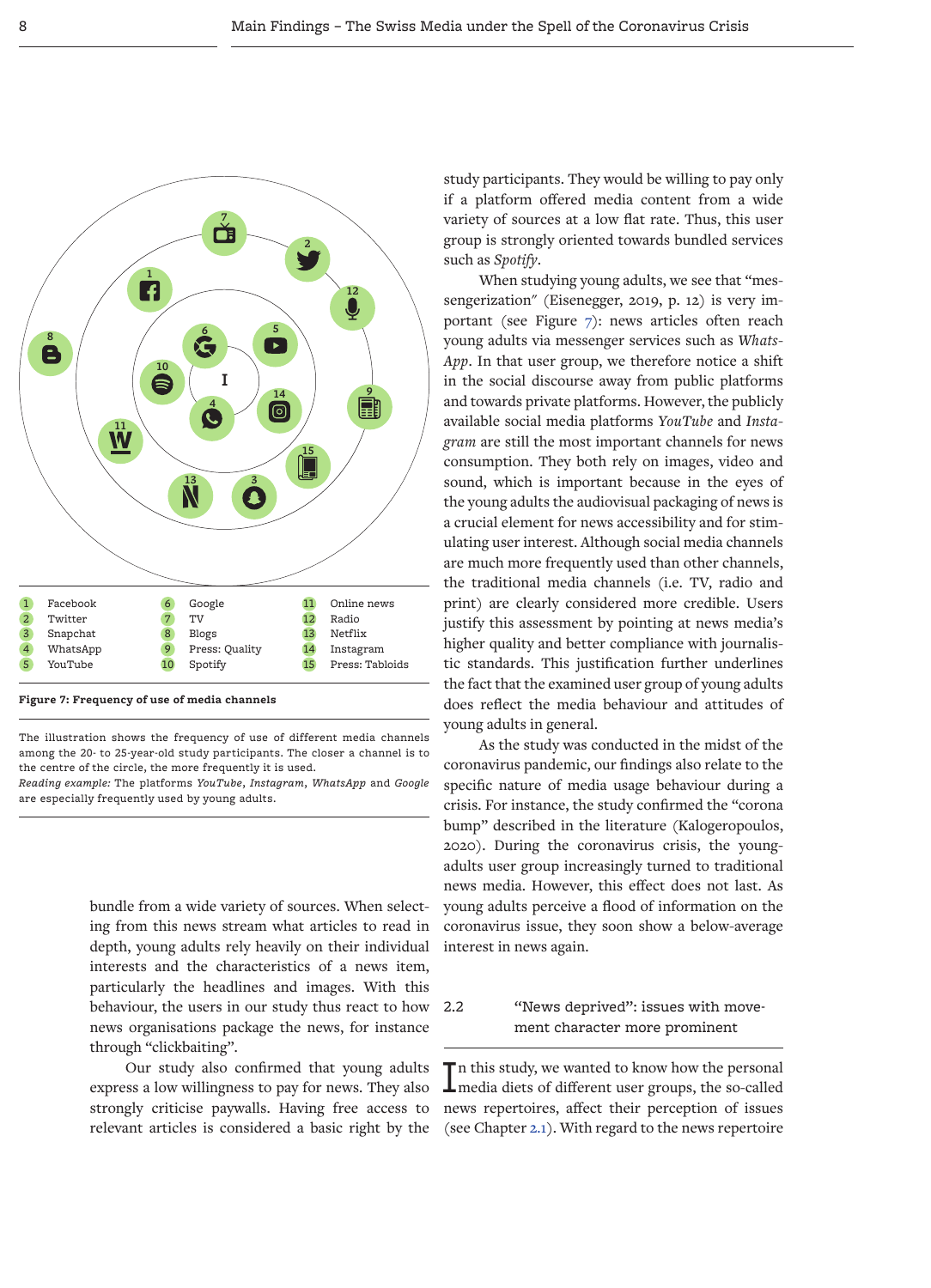of the "news deprived" characterised by below-average news consumption and a strong focus on social media, the study showed clear patterns: for this user group, complex sociopolitical issues are lower on the agenda. Instead, soft news and news about emotionalised and threatening issues are much higher on the agenda. Users devote more attention to communication events with mobilising character, such as the #MeToo debate or the Fridays for Future issue. This is in line with the results of the qualitative study, which found that young adults with predominant social media use follow these issues comparatively intensively (Schneider & Eisenegger, 2020). This study on news repertoires, which was based on a quantitative, standardised survey, also underlined the fact that the "news-deprived" group can be reached with journalistic content provided that the issues have mobilising potential, offer opportunities for identification and can possibly meet with a response in the users' respective social networks (see Figure [8](#page-10-0)). The "news deprived" are therefore by no means intentional news avoiders lost to journalism. For news media to stimulate such group's interest in news, they have to make their content connectable to everyday life, and they have to make sure that the users will see the advantage of sharing news in their respective social networks for their identity and relationship management.

The study also revealed important findings about other news repertoire types. The group of "global surfers", who are educated, carry professional responsibility and are critically reflective when using digital media, are far less interested in Swiss topics (e.g. referenda) despite their affinity with political and economic issues. This is a problem for Switzerland's democracy, especially because the "global surfers", together with the "news deprived", have news repertoires that are among those that have grown most in recent years. In the current year (2020), more than 60% of all the examined users fall under either of these two groups.

# 2.3 Science journalism: important but neglected

Scientific knowledge is shaping today's society<br>
Smore than ever. This is what the coronavirus



<span id="page-10-0"></span>**Figure 8: Communication events with movement character in the issue agendas of different news repertoire types**

The graph shows the extent to which the perceived communication events on the personal agenda have a movement character ( $n = 41,118$  respondents in the years 2009 to 2020). Due to the pre-selection of 20 high-attention communication events in the previous year, the variance of the share values is limited. This explains why even small differences in the percentages are important and statistically significant.

*Reading example:* The "news-deprived" group has the highest share of communication events with a medium- or high-movement character on its agenda (10.5%).

crisis has once again shown us very clearly. In this context, news media are the most important source of scientific knowledge for the Swiss population. Despite its importance, however, science journalism is a niche sector. It is struggling with declining resources and an increasing dependence on PR communication from universities. Against this backdrop, our study examined the significance and quality of science reporting in the Swiss online, press, radio and television media within the period from 2015 to 2019 (i.e. before the coronavirus crisis) using the quality indicators of the Yearbook (Vogler & Schäfer, 2020).

The analysis confirmed the low significance of science journalism in the Swiss media. Although the proportion of articles focusing on science has remained stable over the five years that we examined, it averages only 2.1% of all the articles. The fact that only a few high-quality media outlets still have a differentiated science section mirrors this low significance. The importance of science journalism also differs by media channel. The volume of news items on science is declining in the print sector, remains stable in the broadcast sector, and is increasing in the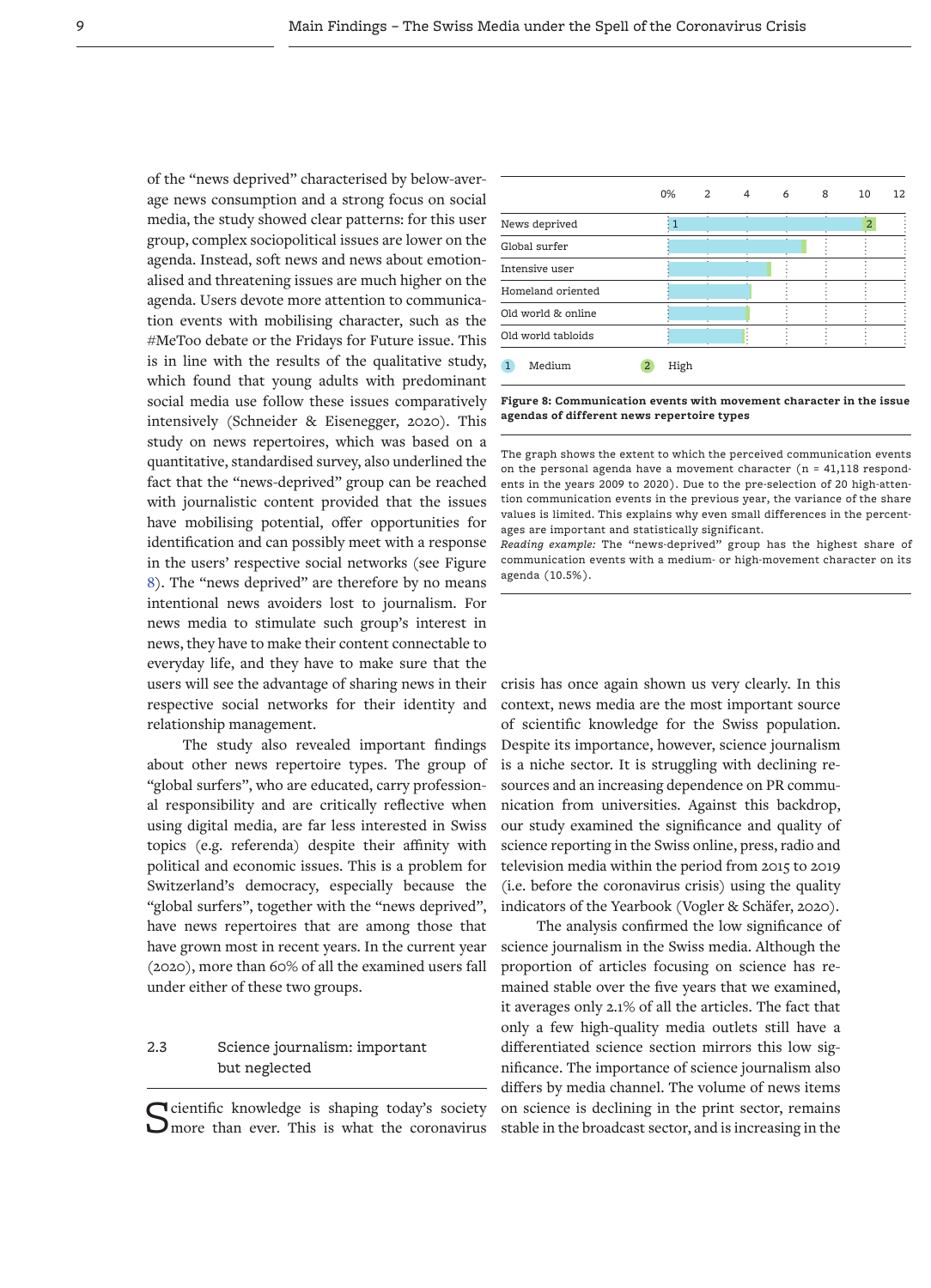| Year  | <b>Share of contextualisation</b> | <b>Share of emotionality</b> | <b>Share of relation to Switzerland</b> |
|-------|-----------------------------------|------------------------------|-----------------------------------------|
| 2015  | 36.4%                             | 2.4%                         | 38.1%                                   |
| 2016  | 21.4%                             | 4.4%                         | 32.7%                                   |
| 2017  | 18.0%                             | 1.9%                         | 31.2%                                   |
| 2018  | 10.9%                             | 5.2%                         | 34.0%                                   |
| 2019  | 13.5%                             | 5.4%                         | 36.3%                                   |
| Total | 20.0%                             | 3.9%                         | 33.7%                                   |
|       |                                   |                              |                                         |

<span id="page-11-0"></span>**Table 1: Quality aspects of science journalism in annual comparison**

The table shows how the quality aspects of contextualisation, emotionality and relation to Switzerland (regional and national reference areas) have developed over the years in media coverage.

*Reading example:* In 2019, only 13.5% of the news items were contextualised. In 2015, the share was 36.4%.

online sector, but the increase in science journalism 3 in the online sector is mainly due to agency reports.

With regard to the quality of media coverage of news items on science, we observed a significant decrease of contextualisation over the years. While in 2015 36.4% of the news items offered contextualisation, in 2019 only 13.5% did (see Table [1](#page-11-0)). Contextualisation is mostly provided by public broadcasting (34%), Sunday newspapers and magazines (32%) and the news sites of subscription newspapers (23%). Conversely, the news sites of the tabloid and commuter media have low contextualisation (9% and 8%, respectively), although they cover science relatively often. The same applies to the websites of *SRG SSR*, which are the least likely to contextualise scientific topics.

The deficiencies in the area of contextualisation and the general thinning out of science journalism are problematic. It was not only the coronavirus crisis that showed that scientific knowledge is essential. Science as a system also needs a critical competent: an external monitoring authority. Science journalism is indispensable not only for the communication of scientific knowledge to the society but also for its critical contextualisation. This journalistic function is increasingly being questioned, however, due to the growing scarcity of resources in science journalism.

# **3 Further Findings from the Yearbook: Quality of Media**

| 3.1 | Media quality: professionalism |
|-----|--------------------------------|
|     | remains stable, diversity and  |
|     | contextualisation decrease     |

Overall, two of the four quality dimensions showed sinking quality levels within the period from 2015 to 2019 (fög, 2020). The most significant decrease happened in the diversity dimension. The media we examined now cover a smaller spectrum of topics and geographical areas. This is problematic not only because diversity is decreasing within the individual news outlets but also because it is likewise decreasing in the media arena as a whole. With tight budgets for journalism, media companies are trying to exploit synergies by increasingly sharing news items among themselves (see Chapter [3.5](#page-14-1)). The recently centralised newsrooms have taken this "media content concentration" to a new level (Vogler et al., 2020). We are therefore observing a dual loss of diversity.

In addition, the media's contextualisation is also decreasing, although not as much as the diversity dimension is. Reporting that concentrates on background information and investigations is losing weight probably due to scarce resources. Apart from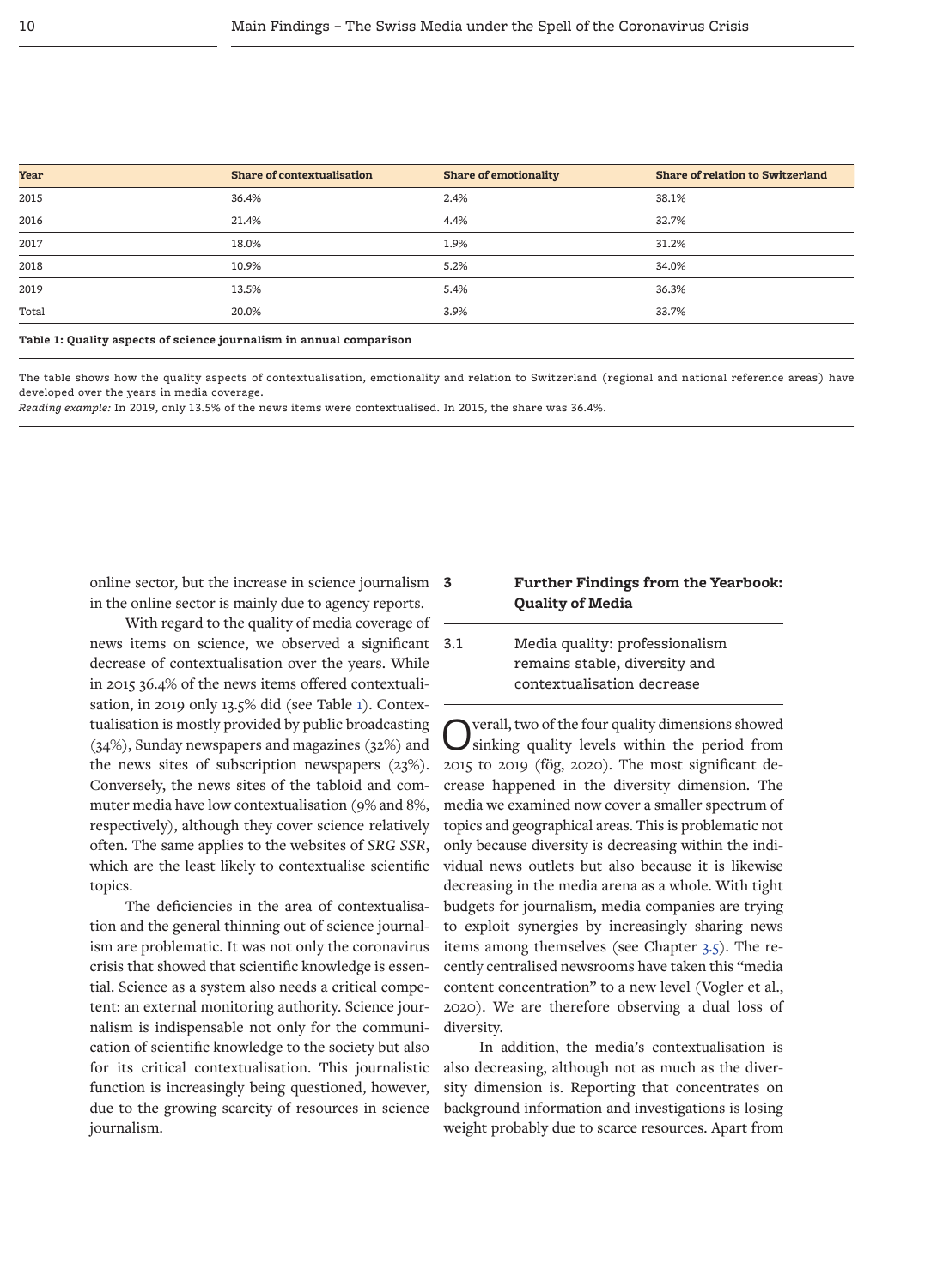|                                  | 2 4 5 6 7<br>8<br>$\Omega$<br><sup>1</sup> | $-2$ $-1$ 0 1 2 3 | $-2$ $-1$ 0<br>2 <sup>3</sup><br>$\overline{1}$ | $-2$ $-1$ 0<br>$\overline{2}$<br>$\mathbf{3}$<br>$\mathbf{1}$ | $-2 -1$<br>$\Omega$<br>$\overline{a}$ |
|----------------------------------|--------------------------------------------|-------------------|-------------------------------------------------|---------------------------------------------------------------|---------------------------------------|
| SRG SSR (public) radio           | 7.7                                        |                   |                                                 |                                                               |                                       |
| SRG SSR (public) television      | 7.4                                        |                   |                                                 |                                                               |                                       |
| SRG SSR (public) online          | 6.7                                        |                   |                                                 |                                                               |                                       |
| Subscription papers              | 6.5                                        | $\ddot{\cdot}$    |                                                 |                                                               |                                       |
| Sunday papers / weekly magazines | 6.2                                        |                   | L                                               |                                                               |                                       |
| Subscription papers online       | 6.2                                        |                   |                                                 |                                                               |                                       |
| Private television               | 5.3                                        |                   |                                                 |                                                               |                                       |
| Online pure player               | 5.0                                        |                   |                                                 |                                                               |                                       |
| Commuter papers online           | 4.9                                        |                   |                                                 |                                                               | $\cdot$<br>$\mathbf{r}$               |
| Tabloids online                  | 4.6                                        |                   |                                                 |                                                               |                                       |
| Tabloids                         | 4.6                                        |                   |                                                 |                                                               | $\mathbf{r}$                          |
| Commuter papers                  | 4.4:                                       |                   |                                                 |                                                               |                                       |
|                                  | Quality score                              | Relevance         | Diversity                                       | Contextualisation                                             | Professionalism                       |

<span id="page-12-0"></span>**Figure 9: Quality scores of the media types**

The diagram shows the quality scores of the 12 media types. The types are ranked in descending order. For each type, it is also indicated whether it deviates positively or negatively from the type average in the four quality dimensions (i.e. relevance, diversity, contextualisation and professionalism). The data are based on all the news items in the quality analysis from the 2019 random sample (n = 21,324; 58 news outlets). *Reading example:* SRG SSR's news portals take third place in the quality ranking of media types, with 6.7 points. However, in the contextualisation quality dimension, they scored below average.

these negative trends, there is an increase in the level of journalistic interpretation; that is, the media increasingly rely on their own reports instead of agency materials, and tend to comment more often (see Figure [9](#page-12-0)). In some cases, there is a tendency to replace contextualising news analyses with more opinion pieces. In the professionalism dimension, the news media are improving. The media coverage is predominantly factual and is usually based on professional journalistic standards. In the relevance dimension (i.e. the focus on important hard news), the quality level can also be maintained over the years.

For five of the 12 media types, the measured media quality remains relatively stable. Only in the printed tabloid newspapers is it improving significantly. The media quality, however, is decreasing for several media types that show an above-average media quality in comparison: printed subscription newspapers, Sunday and weekly media and publicradio news programs (see Figure [9](#page-12-0)).

The comparison of media quality among the different language regions of Switzerland reveals interesting patterns. First, in all three language regions, the media types of public broadcasting, printed subscription newspapers and to some extent the subscription newspaper news sites show above-average levels of quality. Second, for the media types of the Sunday press and weekly magazines, there is no outlet in the Suisse romande whose quality comes close to that of the outlets in the German-speaking region of Switzerland (especially *NZZ am Sonntag*) and in the Svizzera italiana (*Il Caffè*). Third, some media types of below-average quality do not exist in the Suisse romande and above all in the Svizzera italiana. In the Svizzera italiana for example, there are no daily tabloid media, and in the Suisse romande, the tabloid newspaper *Le Matin* has been published only digitally since 2018. Fourth, the media types in the Svizzera italiana differ much less from one another in terms of quality than the media types in the German-speaking region of Switzerland. This also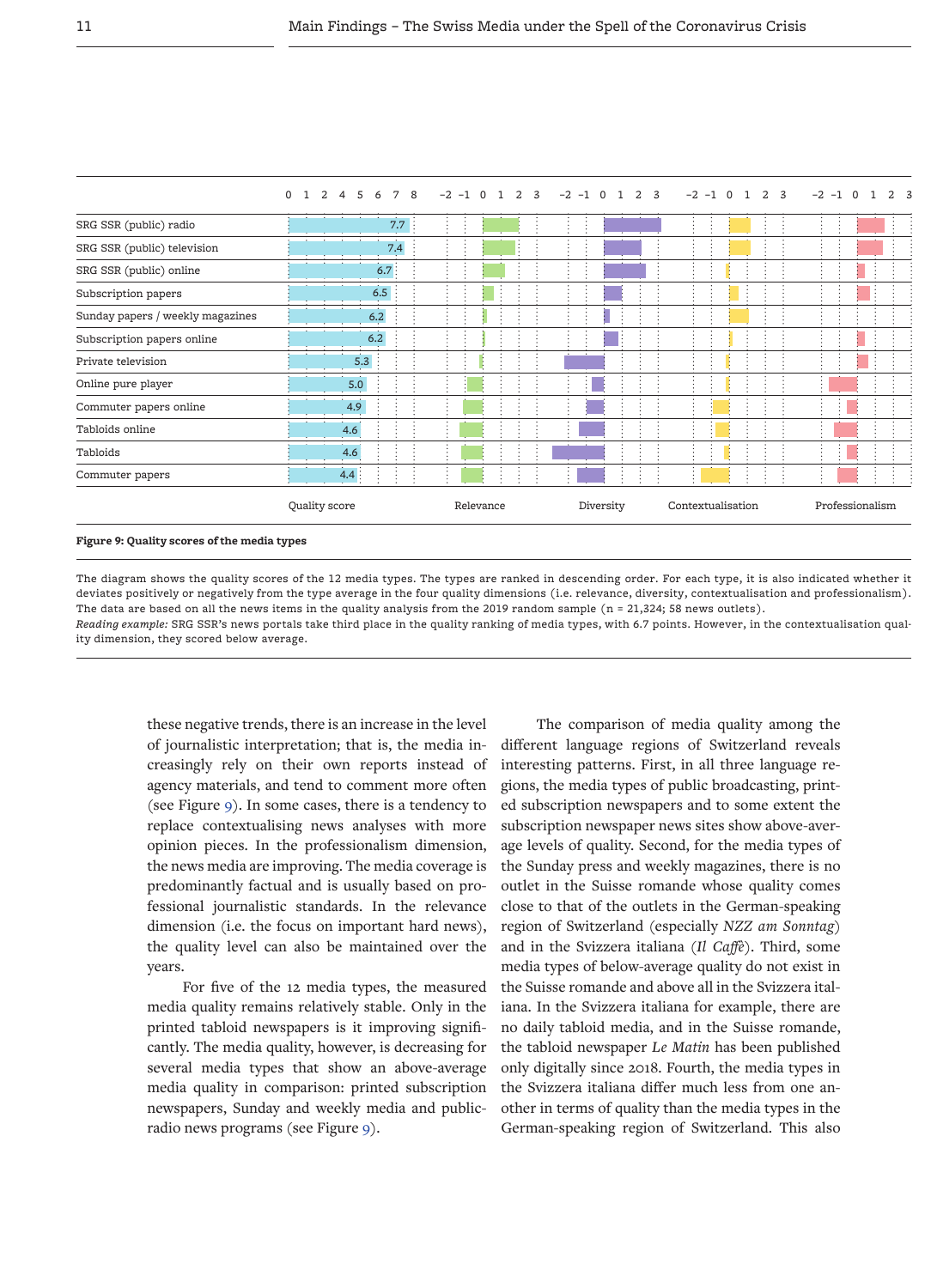applies to the Suisse romande, with some limitations: although the quality of the commuter newspaper examined there is lower than the quality of its counterpart in the German-speaking region of Switzerland, the other media types do not differ as much from one another in quality as they do in the German-speaking region of Switzerland.

Above all, even media types with higher quality do not achieve the same high quality in the Suisse romande as in the German-speaking region of Switzerland. In other words, in the Svizzera italiana and to some extent in the Suisse romande, the quality of the news media is "levelled out" while in the German-speaking region of Switzerland the larger market produces a more differentiated set of news outlets with a wider range of media quality (see Udris et al., 2020).

# 3.2 Media use: no increase in the "news-deprived" group

The development of media use shows that news repertoires that base their media menu primarily on legacy news sources are becoming less important (fög, 2020). Taken together, the news repertoires of the "Old World" account for 26% of the users in the current year (2020) compared with almost 50% in 2009. In contrast, we see continuous growth in the news repertoire types of the "New World", which primarily use online news websites or news in social media platforms. The shares of the "news deprived" and the "global surfers" increased strongly over the years while that of the "intensive users" is stagnating. Compared to the previous year, however, the proportion of "news-deprived" users remains stable (see Figure [10](#page-14-0)).

Social media platforms are the most important source of information in the 18- to 24-year-olds group. Compared to the previous year, the proportion of people in this age group who cite social media as their main source of information increased by 9 percentage points. In addition, 26% of the Swiss population consume news in a so-called emergent manner: media brands are no longer accessed directly; instead, algorithmically curated news from various sources are consumed on social media sites or through search engines. This is problematic because

it weakens brand awareness and reduces the willingness to pay (fög, 2019).

The importance of *WhatsApp* is growing among all user groups. The so-called messengerization (Eisenegger, 2019) is becoming more important in Switzerland. This is problematic because the public discourse is increasingly shifting to private forums, which cannot be observed externally. Disinformation tendencies, for instance, are thus rife.

# 3.3 Attitudes: the concerns about disinformation are increasing

A bout 30% of the Swiss people neither agree nor<br>disagree with the statement that the media can be trusted, and 26% completely deny the statement (fög, 2020). This is shown by data from the Reuters Institute for the Study of Journalism, with which fög, as a Swiss country partner, maintains a cooperation. Nevertheless, these figures still place Switzerland in the top third internationally in terms of media trust. The people's trust in the news media is therefore comparatively high and is significantly higher than the people's trust in the news from tech platforms such as *Google* and *Facebook*. However, a large difference is evident between the people's trust in search engines and the people's trust in social media. While 29% of the users state that they trust information coming from search engines, the figure for social media is only 19%. The public discussions about fake news and hate speech seem to negatively affect the people's trust in information coming from social media.

The concerns of the Swiss population about not being able to recognise false reports in online news have increased compared to the previous year. *Facebook* is viewed very critically with regard to the problem of disinformation. The greatest concern of the Swiss people related to disinformation is that governments, politicians or parties from Switzerland (23%) or abroad (21%) are spreading false information. There is much less concern that news media or ordinary citizens will disseminate disinformation.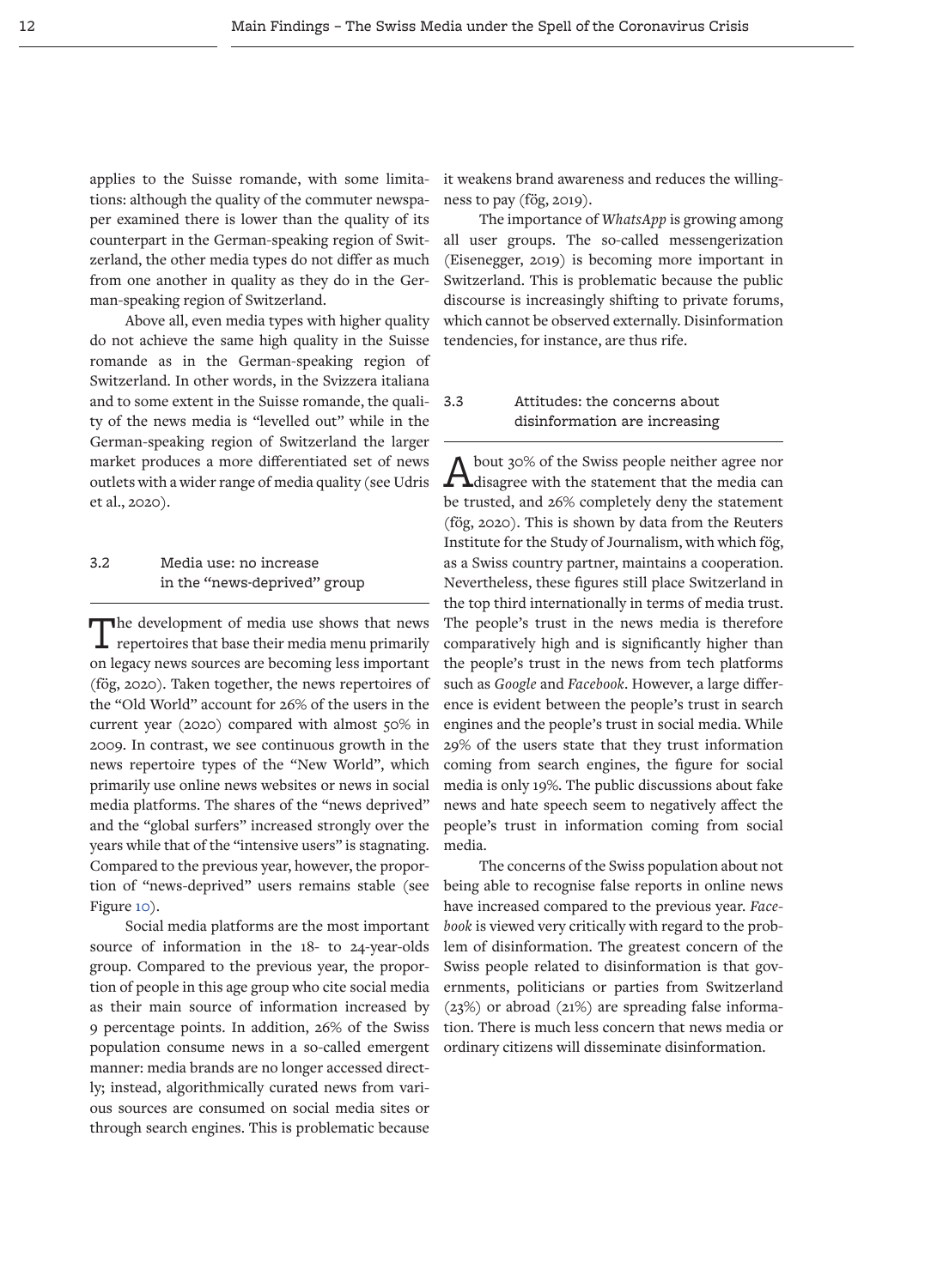

<span id="page-14-0"></span>The diagram shows the share developments of the six news repertoire types within the period from 2009 to 2020 (n = 41,118). From 2016 to 2017, the set of underlying media categories was expanded.

*Reading example:* The share of the News deprived respondents increased from 21% in 2009 to 37% in 2020.

# 3.4 Financing: The willingness to pay slightly improves among the young adults

The coronavirus crisis has further accentuated the economic crisis of journalism (fög, 2020). The advertising revenues of the Swiss news media continue to decline. In 2019, the printed newspapers lost a further 8% of their advertising revenues, falling below CHF1 billion for the first time. The television advertising revenues are also declining (–8%). By contrast, the online advertising market has slightly grown (+4%). Most of the revenues from online advertising, however, go to tech companies. An expert survey by *Publicom* concluded that the tech platforms (e.g. *Google*, *Facebook*) generate approximately 1.6 billion Swiss francs in online advertising revenue in Switzerland.

Against the backdrop of the strong revenue losses in the advertising market, new payment models for online news are becoming increasingly important. However, only 13% of the Swiss population are willing to pay for online news (see Figure [11\)](#page-15-0). Older people, who generally use traditional news sources rather than digital ones, and women, are less likely to pay for online news. However, the willingness to pay has increased most among young women from 18 to 24, and currently stands at 19%. Our qualitative study on the media usage of young adults showed that young people pay for news under certain conditions, such as for bundled offers from different news sources on a single platform and with a flat rate (see Chapter [2.1](#page-6-0)).

# <span id="page-14-1"></span>3.5 Media content concentration continues

The economic crisis of journalism enhances media concentration in Switzerland (fög, 2020). The concentration of ownership is high. In 2019, the three largest media companies owned 82% of the newspaper market in the German-speaking region of Switzerland. The French- and Italian-speaking regions' shares of the newspaper market are equally high (89% and 68%, respectively). In the market for online news media, the concentration is considerably higher in the smaller language regions: in the Frenchspeaking region, the three largest companies own 84% of the online news market; in the Italian-speaking region, 86%; and in German-speaking region, 69% (see Figure [12\)](#page-17-0).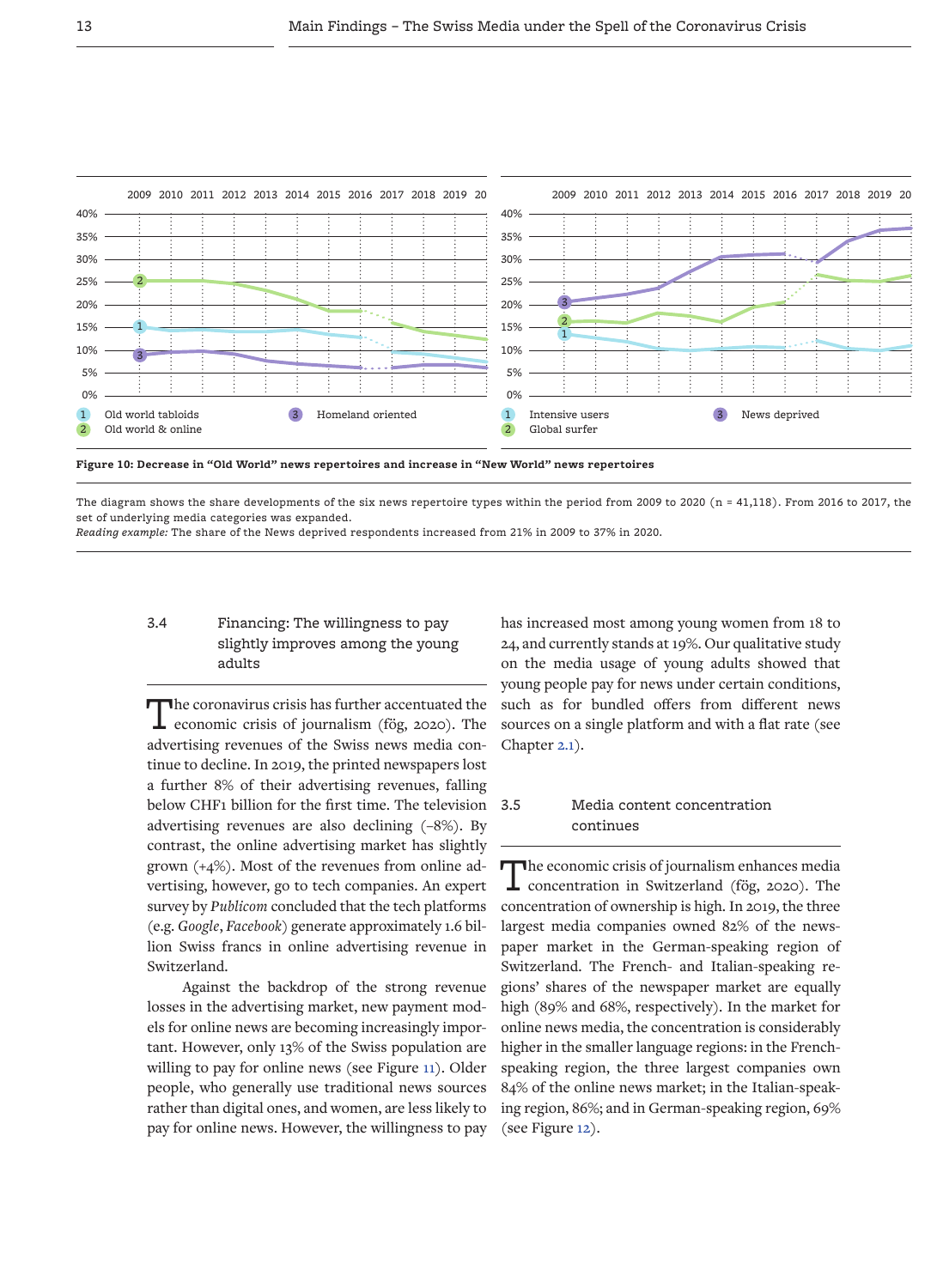| 0%                   | 5 | 10 | 15             | 20                                                              | 25                               | 30              | 35 | 40 | 45             |
|----------------------|---|----|----------------|-----------------------------------------------------------------|----------------------------------|-----------------|----|----|----------------|
| $\frac{1}{2}$<br>i 1 |   |    |                |                                                                 |                                  |                 |    |    | 42.3%<br>26.5% |
|                      |   |    |                |                                                                 |                                  | 26.8%<br>20.2%: |    |    |                |
|                      |   |    |                |                                                                 |                                  |                 |    |    |                |
|                      |   |    | 14.3%<br>11.6% |                                                                 |                                  |                 |    |    |                |
|                      |   |    | 13.4%<br>10.1% |                                                                 |                                  |                 |    |    |                |
|                      |   |    | 12.2%<br>9.6%  |                                                                 |                                  |                 |    |    |                |
|                      |   | ŧ  | 12.0%<br>9.0%  |                                                                 |                                  |                 |    |    |                |
|                      |   |    | 11.5%<br>12.2% |                                                                 |                                  |                 |    |    |                |
|                      |   |    |                |                                                                 |                                  |                 |    |    |                |
|                      |   |    |                |                                                                 |                                  |                 |    |    |                |
|                      |   |    |                |                                                                 |                                  |                 |    |    |                |
|                      |   |    |                |                                                                 |                                  |                 |    |    |                |
|                      |   |    |                |                                                                 |                                  |                 |    |    |                |
|                      |   |    |                | 10.6%<br>6.6%<br>10.3%<br>10.8%<br>9.8%<br>8.3%<br>6.9%<br>6.5% | 17.0%<br>14.5%<br>10.1%<br>16.3% |                 |    |    |                |

<span id="page-15-0"></span>**Figure 11: Development of willingness to pay for online news in the international comparison**

The chart shows the share of respondents from Switzerland and the reference countries who stated that they had paid for online news in the last year (source: Reuters Institute, 2020; Reuters Institute, 2016).

*Reading example:* In 2020, 13% of the respondents from Switzerland stated that they had paid for online news in the previous year. In 2016, this figure was 10%.

In addition to the concentration of ownership, the large-scale introduction of editorial cooperation promotes media concentration on the content level. Media content concentration is measured by analysing the extent to which the same media articles are published in different media titles. For this Yearbook, the media content concentration in the press market of the German-speaking region of Switzerland from 2017 to 2019 was examined. The analysis thus covered the period in which the companies *TX Group* and *CH Media*, two of the largest Swiss media

companies, introduced or expanded their centralised editorial offices and newsrooms. The shared news items were determined via automated text comparisons.

The study confirmed that the media content concentration increased. From 2017 to 2019, the shared news items in the market increased from 10% to 21%. Within *TX Group's* network system, the shared news items increased by 21 percentage points to 37%. This is a consequence of the integration of the *Basler Zeitung* and the *Berner Zeitung* into the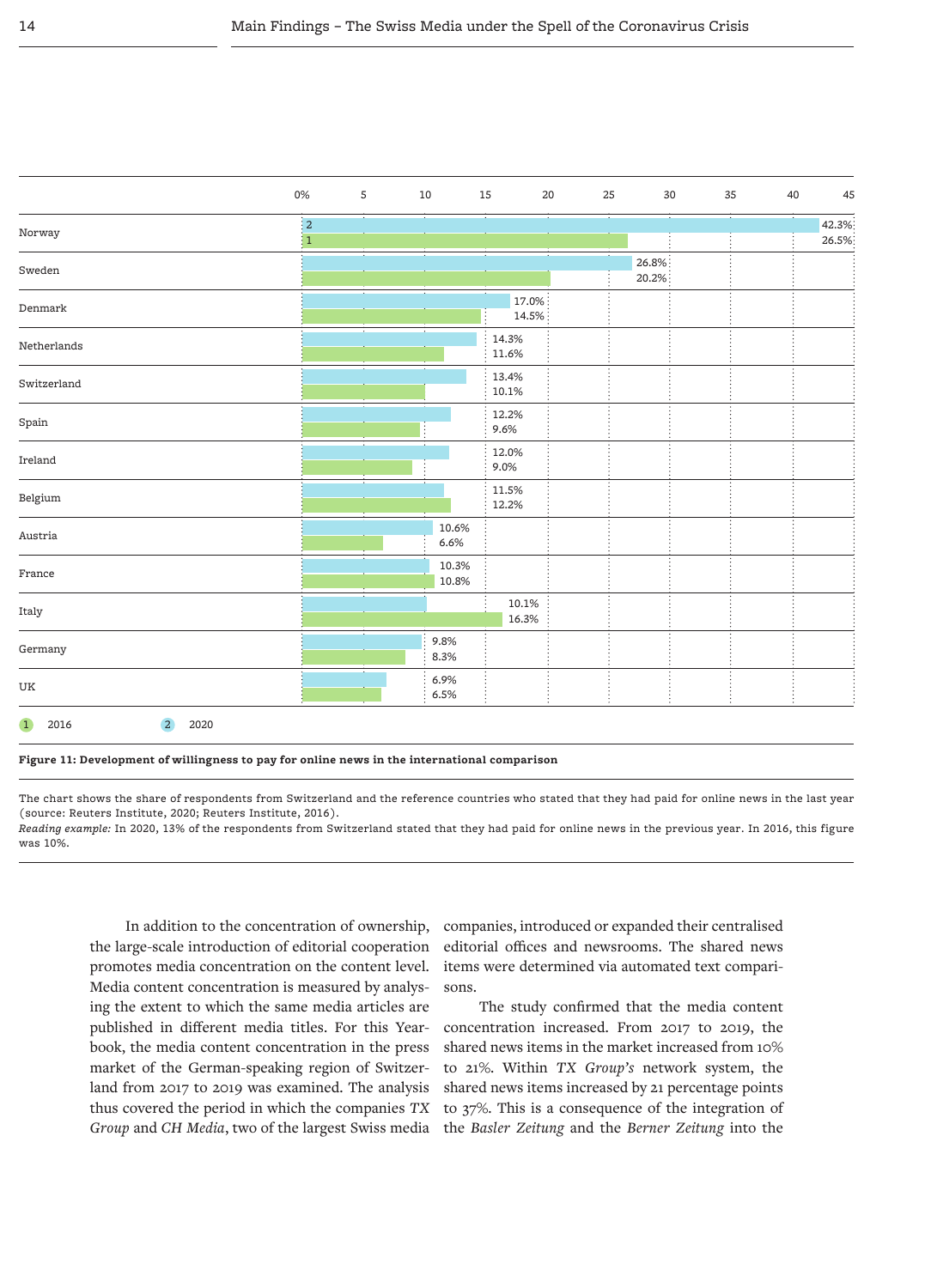system. In *CH Media's* network system, the merging of the editorial offices in 2019 led to an increase in content concentration from 12% to 20%. A particularly high degree of content concentration was seen in the sensitive area of national political reporting. It has increased by 20 percentage points to a high 41% in 2019. The number of shared editorials, comments and reviews also increased by 8 percentage points. Thus, the same voting recommendations are often being published in different outlets. This is a problematic development for the Swiss political system, which relies on diverse venues for public discourse, especially because of frequent referendums and initiatives. In addition, from a reputational perspective, media content concentration is undesirable for organisations as the few editors decide who gets publicity and how an organisation is evaluated in the media.

The media content concentration would be less of a problem if the total number of published articles increased or at least remained stable. The opposite is true, however. Newspapers are becoming increasingly thinner. This is illustrated by the number of articles published per month in the newspapers *Blick*, *SonntagsZeitung*, *NZZ* and *Tages-Anzeiger*. The average number of articles published per month in 2019 is almost exactly just half of the figure for the years 2000–2008.

# **4 Conclusion and Recommendations for Action**

Our study on the quality of coronavirus media coverage showed a very high dependence on external experts. In far too few cases do the media contextualise the statements given by experts. A supplementary study also confirmed the status of science journalism as a niche department in editorial offices. This is a problem at a time when the demand for scientifically sound knowledge is higher than ever before, and because science journalism also has an indispensable task of uncovering disinformation on the internet. It is therefore necessary to revalue the specialisation in journalism, especially in the age of integrated newsrooms. For this purpose, the resource problem in information journalism must be solved. In view of the growing market failure, an increase in

the direct subsidies of the media is indispensable across the different media sectors.

Recently, our research has again focused on the problem of "news deprivation". Indeed, the percentage of people who are undersupplied with news remains high. Our in-depth qualitative analysis of the media usage behaviour of young adults now shows, however, that the group of the "news deprived" is by no means lost to journalism. News can be interesting for these users provided that they can identify with the person who is sharing and disseminating an article. This means that journalism has to build up targeted journalistic influencers who give a face to the rich information disseminated on social media platforms. Headlines and images are also important. If journalism wants to reach the users, "intelligent clickbaiting" is necessary. Journalism is required to convey the essence of an article in a gripping way in the headline and the first lines of the article, and to make sure that the content is easy to reproduce and disseminate. As such, news articles should definitely be supported by audiovisual elements (e.g. infographics). This increases the chances that news pieces will then be used in their entirety (i.e. read, listened to, or watched). In general, our study showed that journalistic content is used and possibly shared if it fits one's own identity and social network. For journalism, this means that the conventional target group categorisation, often simplified and broken down according to sociodemographic variables, is no longer sufficient. What is needed is a more differentiated, dynamic breakdown of the target groups as communities or "personas" with specific values, personality traits and changing individual preferences.

Even in the digital age, young adults' interest in news is still very much shaped in the offline world. Their personal conversations about current events with their friends or acquaintances, or with their parents at home or at the dinner table, are a central factor in determining whether and to what extent young adults will show interest in news. Their interest in news increases especially when they feel that they may miss out on something in their own community or when they think they may be left out of the conversation. It is therefore essential, not least at schools, to devote more time to the discussion of current events based on media contents.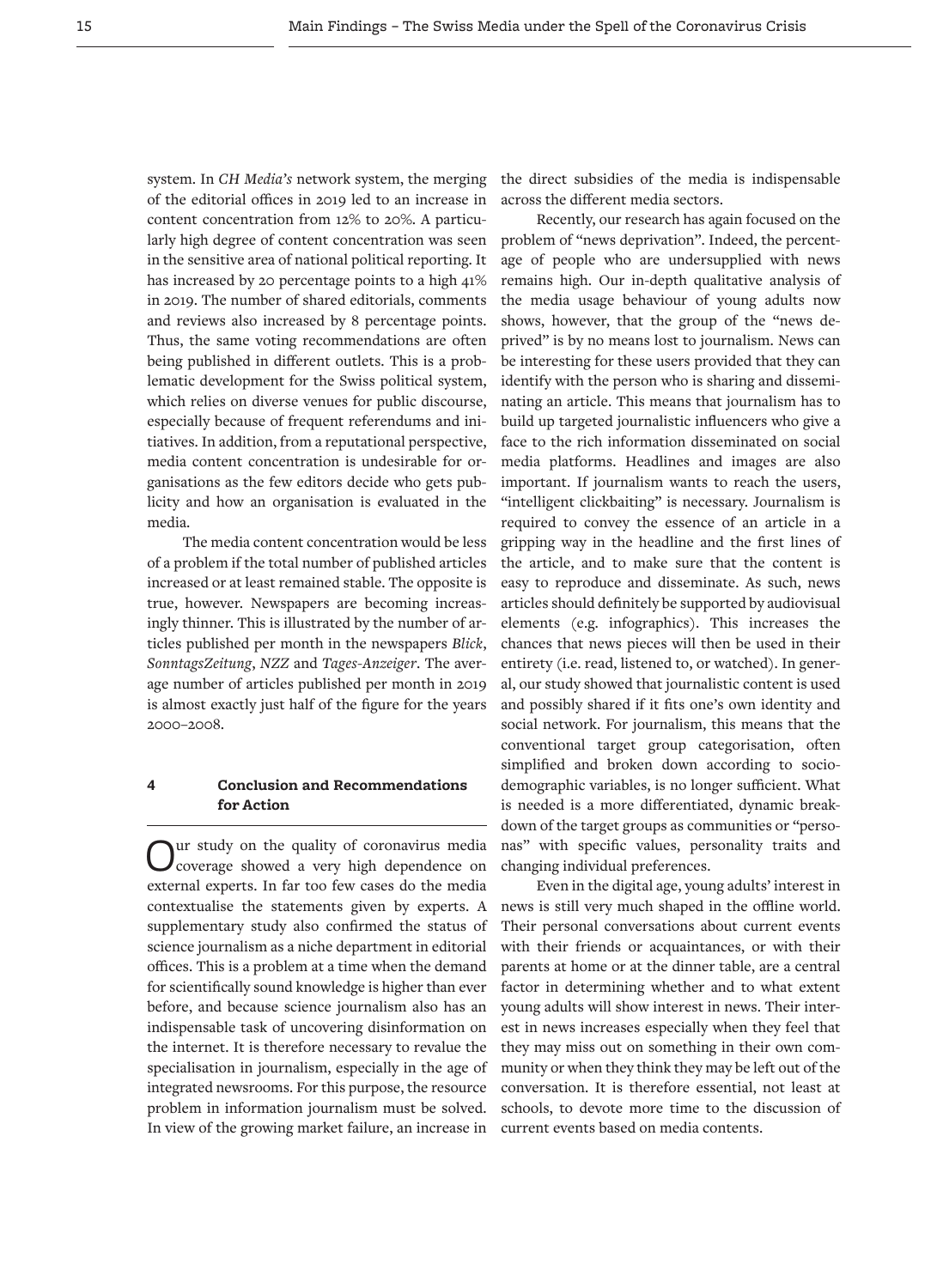



**Svizzera italiana**

|        | 0%             | 20 | 40 | 60 | 80 | 100 |     |   | Organisations: Outlets |
|--------|----------------|----|----|----|----|-----|-----|---|------------------------|
|        |                |    |    |    |    |     | 64% | 6 | 6                      |
| Press  | $\overline{a}$ |    |    |    |    |     | 67% | 6 | 6                      |
|        | $\overline{3}$ |    |    |    |    |     | 68% | 6 | 6                      |
|        |                | z  |    |    |    |     | 89% | 4 | 5                      |
| Online |                |    |    |    |    |     | 85% | 4 | 5                      |
|        |                |    |    |    |    |     | 86% | 4 | 5                      |

#### <span id="page-17-0"></span>**Figure 12: Concentration in the press and online market**

The chart shows the market shares of the three largest organisations that ultimately control a news outlet (concentration rate: CR3) per language region, and how the shares have changed over time. In addition, the number of controlling media organisations and outlets is noted (source: WEMF, NET-Metrix). All the press and online outlets that reach more than 0.5% of a language region's population were included.

*Reading example*: In the Suisse romande, the three largest media organisations (*TX Group*, *Editions Suisses Holding* and *media f sa*) control 89% of the total press market in 2019 (68%, 12% and 8%, respectively). In the reference year 2001, the top 3 share was much lower, and the top 3 controllers consisted of other media organisations.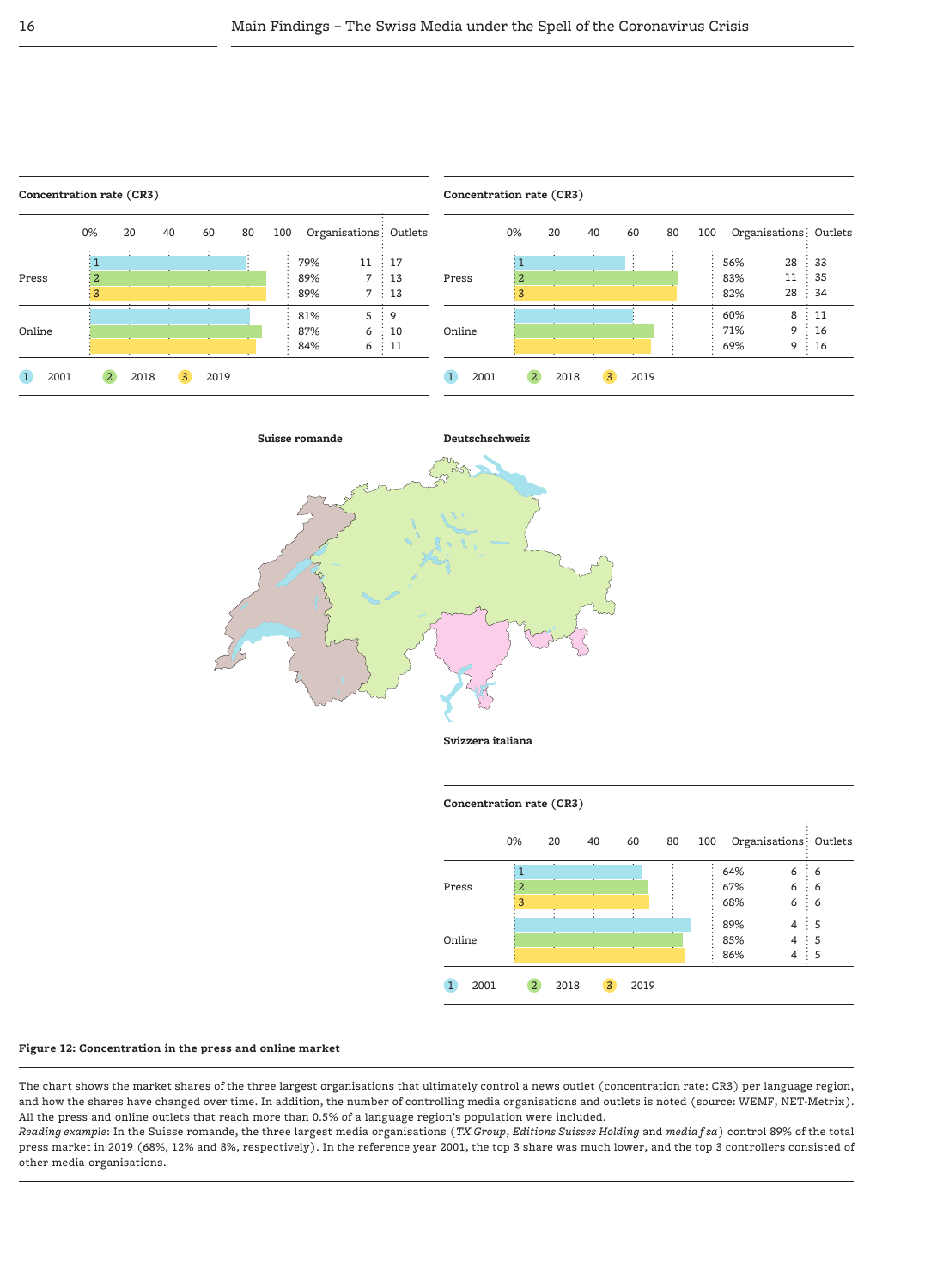The unbundled media consumption, the socalled emergent-media consumption, is progressing. What is defined as a "medium", brand or "news outlet" is increasingly being decided by the demand side (i.e. the users) and no longer by the supply side (i.e. by the news outlets themselves). People's media experiences are increasingly based on which of the various news sources are dynamically mixed together on their mobile devices, in their content feeds. Against this backdrop, if young users are at all prepared to pay for journalistic content, they would pay only for integrated platform services that offer content from a wide variety of sources at a cost-effective flat rate. News media should therefore consider offering the young target group a "*Spotify* for Journalism" with a graduated pricing model. A very low, symbolic price for younger target groups can be an option, with successively higher rates for older ones. It is also conceivable to offer the target groups access similar to that offered by *Netflix*, which can be used by several people.

All in all, therefore, there is an untapped potential for winning over young adults again to journalism. News media should be responsive to the wishes and preferences of this user group, but without compromising their quality and standards. It is probably even more important to communicate the essential importance of journalism for democracy and society. Educational institutions have a special responsibility in this regard.

#### **References**

Eisenegger, M. (2019). Hauptbefunde – Umbau der Schweizer Medienöffentlichkeit. In fög – Forschungsinstitut Öffentlichkeit und Gesellschaft (Ed.), *Jahrbuch Qualität der Medien. Schweiz – Suisse – Svizzera* (pp. 9–26). Basel: Schwabe. Basel. <https://doi.org/10.5167/UZH-177510>

Eisenegger, M., Oehmer, F., Udris, L. & Vogler, D. (2020). Die Qualität der Medienberichterstattung zur Corona-Pandemie. In fög – Forschungszentrum Öffentlichkeit und Gesellschaft (Ed.), *Jahrbuch Qualität der Medien. Schweiz – Suisse – Svizzera* (pp. 29–50). Basel: Schwabe.

fög – Forschungsinstitut Öffentlichkeit und Gesellschaft (Ed.) (2019). *Jahrbuch Qualität der Medien. Schweiz – Suisse – Svizzera*. Basel: Schwabe.

fög – Forschungszentrum Öffentlichkeit und Gesellschaft (Ed.) (2020). *Jahrbuch Qualität der Medien. Schweiz – Suisse – Svizzera*. Basel: Schwabe.

Friemel, T. N., Geber, S., Egli, S. & Udris, L. (2020). Informations- und Kommunikationsverhalten in der Corona-Pandemie. In fög – Forschungszentrum Öffentlichkeit und Gesellschaft (Ed.), *Jahrbuch Qualität der Medien. Schweiz – Suisse – Svizzera* (pp. 51–60). Basel: Schwabe.

Kalogeropoulos, A., Fletcher, R., & Nielsen, R. K. (2020). *Initial surge in news use around coronavirus in the UK has been followed by significant increase in news avoidance.* [https://reutersinstitute.politics.ox.ac.uk/initial](https://reutersinstitute.politics.ox.ac.uk/initial-surge-news-use-around-coronavirus-uk-has-been-followed-significant-increase-news-avoidance)[surge-news-use-around-coronavirus-uk-has-been-followed-significant](https://reutersinstitute.politics.ox.ac.uk/initial-surge-news-use-around-coronavirus-uk-has-been-followed-significant-increase-news-avoidance)[increase-news-avoidance](https://reutersinstitute.politics.ox.ac.uk/initial-surge-news-use-around-coronavirus-uk-has-been-followed-significant-increase-news-avoidance)

Maron, H. J. (2020). Tech-Riesen: Milliardengewinne trotz Corona-Krise. *Inside IT.* [https://www.inside-it.ch/de/post/tech-riesen-milliardengewinne](https://www.inside-it.ch/de/post/tech-riesen-milliardengewinne-trotz-corona-krise-20200731)[trotz-corona-krise-20200731](https://www.inside-it.ch/de/post/tech-riesen-milliardengewinne-trotz-corona-krise-20200731)

Papacharissi, Z. (2016). Affective publics and structures of storytelling: Sentiment, events and mediality. *Information, Communication & Society, 19*(3), 307–324.<https://doi.org/10.1080/1369118X.2015.1109697>

Rauchfleisch, A., Vogler, D. & Eisenegger, M. (2020). Wie das Coronavirus die Schweizer Twitter-Communitys infizierte. In fög – Forschungszentrum Öffentlichkeit und Gesellschaft (Ed.), *Jahrbuch Qualität der Medien. Schweiz – Suisse – Svizzera* (pp. 61–76). Basel: Schwabe.

Reuters Institute for the Study of Journalism. (2016). Reuters Institute Digital News Report 2016. [http://www.digitalnewsreport.org](http://www.digitalnewsreport.org )

Reuters Institute for the Study of Journalism. (2019). *Reuters Institute Digital News Report 2019.* <http://www.digitalnewsreport.org>

Reuters Institute for the Study of Journalism. (2020). *Reuters Institute Digital News Report 2020.* <http://www.digitalnewsreport.org>

Schneider, J. & Eisenegger, M. (2020). Mediennutzung und persönliche Themenagenda – wie das Newsrepertoire die Wahrnehmung von Kommunikationsereignissen prägt. In fög – Forschungszentrum Öffentlichkeit und Gesellschaft (Ed.), *Jahrbuch Qualität der Medien. Schweiz – Suisse – Svizzera* (pp. 101–114). Basel: Schwabe.

Schwaiger, L. (2020). Mediale Lebenswelten junger Schweizerinnen und Schweizer. In fög – Forschungszentrum Öffentlichkeit und Gesellschaft (Ed.), *Jahrbuch Qualität der Medien. Schweiz – Suisse – Svizzera* (pp. 89–100). Basel: Schwabe.

Udris, L., Eisenegger, M., Vogler, D., Schneider, J., & Häuptli, A. (2020). Mapping and Explaining Media Quality: Insights from Switzerland's Multilingual Media System. Media and Communication, 8(3), 258–269. [https://](https://doi.org/10.17645/mac.v8i3.3140) [doi.org/10.17645/mac.v8i3.3140](https://doi.org/10.17645/mac.v8i3.3140)

Vogler, D. & Schäfer, M. S. (2020). Bedeutung und Qualität der Wissenschaftsberichterstattung in Schweizer Meiden. In fög – Forschungszentrum Öffentlichkeit und Gesellschaft (Ed.), *Jahrbuch Qualität der Medien. Schweiz – Suisse – Svizzera* (pp. 77–87). Basel: Schwabe.

Vogler, D., Rauchfleisch, A., Eisenegger, M., & Schwaiger, L. (2019). Agenda-Setting auf Twitter – welche Rolle spielen Informationsmedien in der Schweizer Twitter-Sphäre. In fög – Forschungsinstitut Öffentlichkeit und Gesellschaft (Ed.), *Jahrbuch Qualität der Medien. Schweiz – Suisse – Svizzera* (pp. 47–57). Basel: Schwabe.

Vogler, D., Udris, L., & Eisenegger, M. (2020). Measuring Media Content Concentration at a Large Scale Using Automated Text Comparisons. *Journalism Studies, 2*1(11), 1459–1478. [https://doi.org/10.1080/1461670X.2020.](https://doi.org/10.1080/1461670X.2020.1761865) [1761865](https://doi.org/10.1080/1461670X.2020.1761865)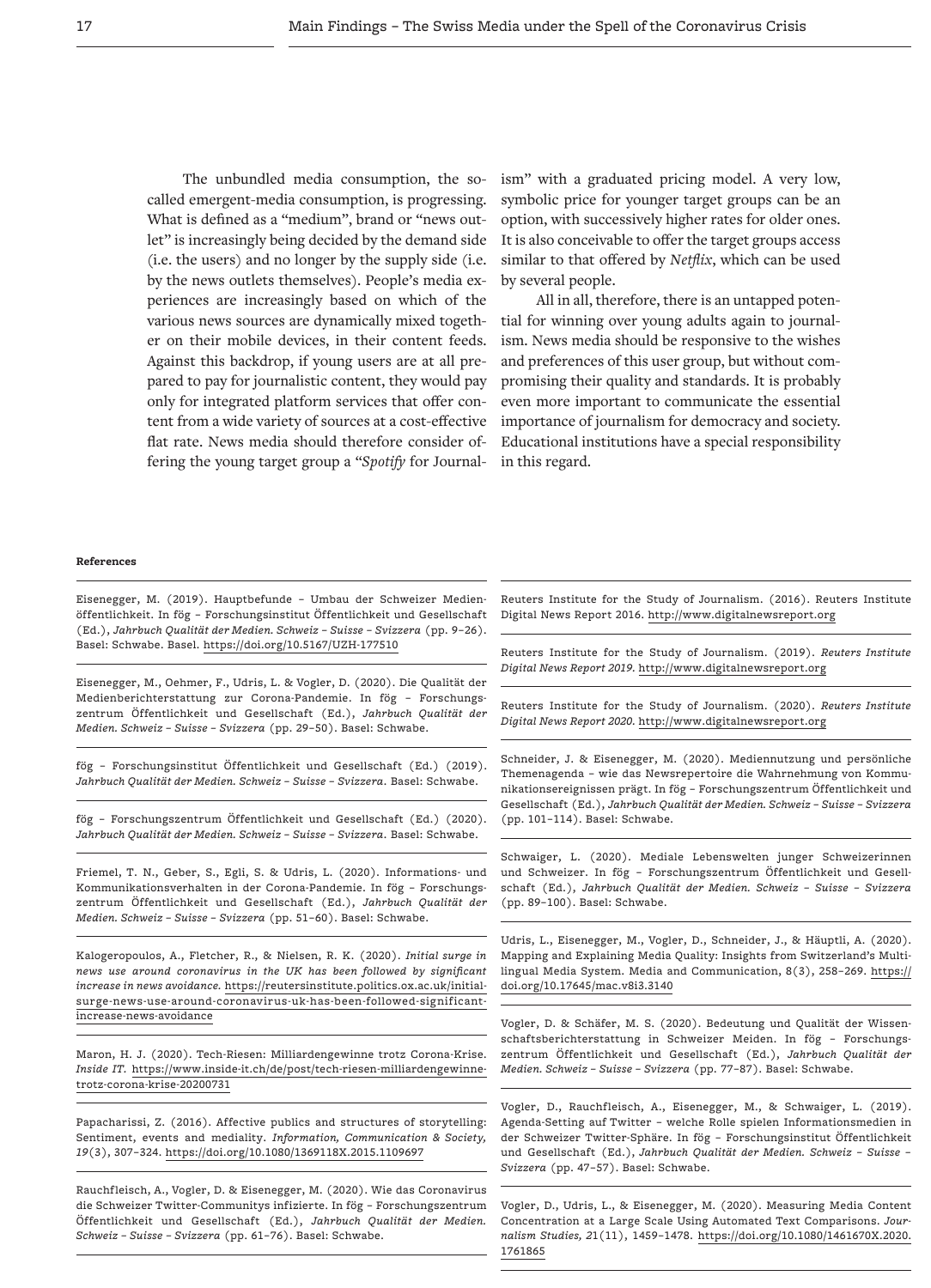#### **Sources and Methods**

The analyses of the Yearbook were based on primary and secondary data. The various sources are listed below by methodical approach.

#### **Content analysis**

The quality of media coverage was measured using content analysis conducted at the fög Research Center for the Public Sphere and Society, University of Zurich. A quality scoring system was used, with each story being coded by trained coders according to the scientific conventions (no automated content analysis). The random sample from 2019 included 21,324 news items from 58 Swiss news outlets (fög, 2020).

# **Surveys**

Two audience surveys were used. First, as in the previous years, we used data from the *Reuters Institute Digital News Report*. This global report contains representative survey data concerning the online user behaviour of the populations of 40 countries (over 80,000 interviews), including Switzerland. The fög Research Center for the Public Sphere and Society, University of Zurich is the Swiss country partner for this major study conducted by the Reuters Institute for the Study of Journalism at the University of Oxford. In Switzerland, some 2,000 internet users were surveyed from the German- and French-speaking regions of Switzerland. Random samples representative of the internet users aged 18 and over were taken on the basis of online panels (fög, 2020).

Second, survey data from the representative yearly media usage survey conducted by fög in collaboration with GfK Switzerland were included. In this survey, 3,400 online interviews have been conducted since 2009, at the beginning of each year (fög, 2020).

### **Media industry data**

The data on news outlets' reach and media concentration in media markets were based on the circulation figures or audience reach as measured by the media research organisations WEMF and NET-Metrix. The data on the media funding came from the Stiftung Werbestatistik Schweiz.

#### **What Is the Purpose of the Yearbook?**

 $\bigcap$  ince it was first published in 2010, the aim of the  $\bigcup$ Yearbook has been to broaden the discussion about media quality and to increase the awareness of what journalism achieves in the society. The Yearbook is meant as a resource for media professionals, political and economic actors, academia and all those who are interested in the development of the news media and their structures, audiences and contents. The impetus for the Yearbook is the insight that the quality of democracy depends on the quality of the media. With the Yearbook, we want to give the citizens a yardstick for judging what kind of journalism they want to expose themselves to, we want to provide benchmarks that media managers and journalists can use to reflect on the kind of journalism they want to produce and be responsible for, and we want to help politicians gain insights into how the Swiss media system is developing and which resources are available to journalism in Switzerland.

#### **Our Quality Concept**

The Yearbook is based on a normative understand- $\perp$  ing of quality, which assumes that the news media in a functioning democracy play an important role in the society. Four quality dimensions can be derived from the performance functions of public communication, which are anchored both in scientific research and in journalistic practice. First of all, the *relevance* dimension provides information about how much *hard news* there is compared to *soft news* as well as about the importance of news items about institutional processes compared to news items focused on persons. The *diversity* quality dimension determines whether events are reported from a variety of con